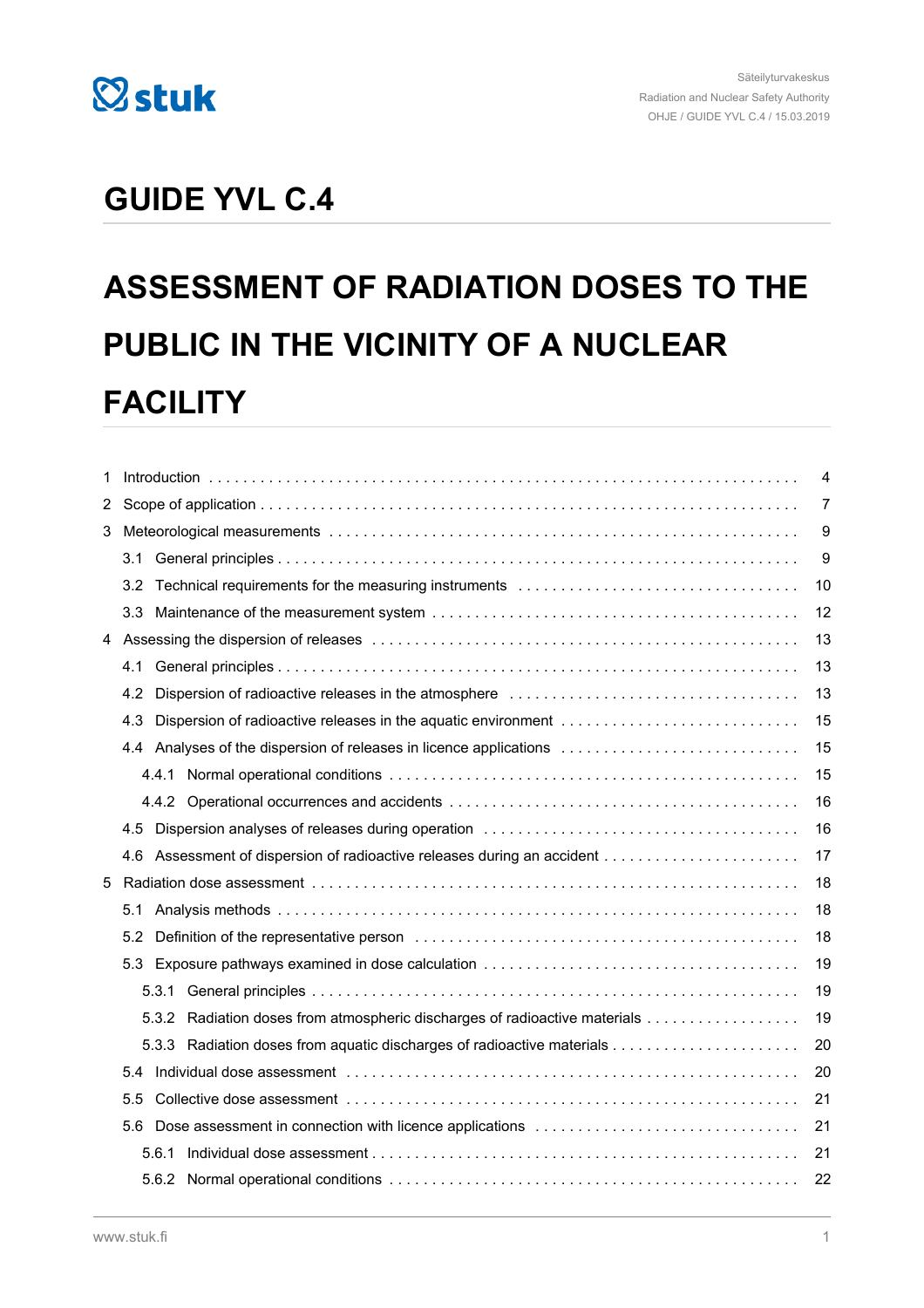

| 6. |                                                                          |  |
|----|--------------------------------------------------------------------------|--|
|    |                                                                          |  |
|    |                                                                          |  |
|    |                                                                          |  |
|    |                                                                          |  |
|    | 8 Appendix A Examples of sounding meteorological measuring equipment  27 |  |
|    |                                                                          |  |
|    |                                                                          |  |
|    |                                                                          |  |
| 11 |                                                                          |  |

Definitions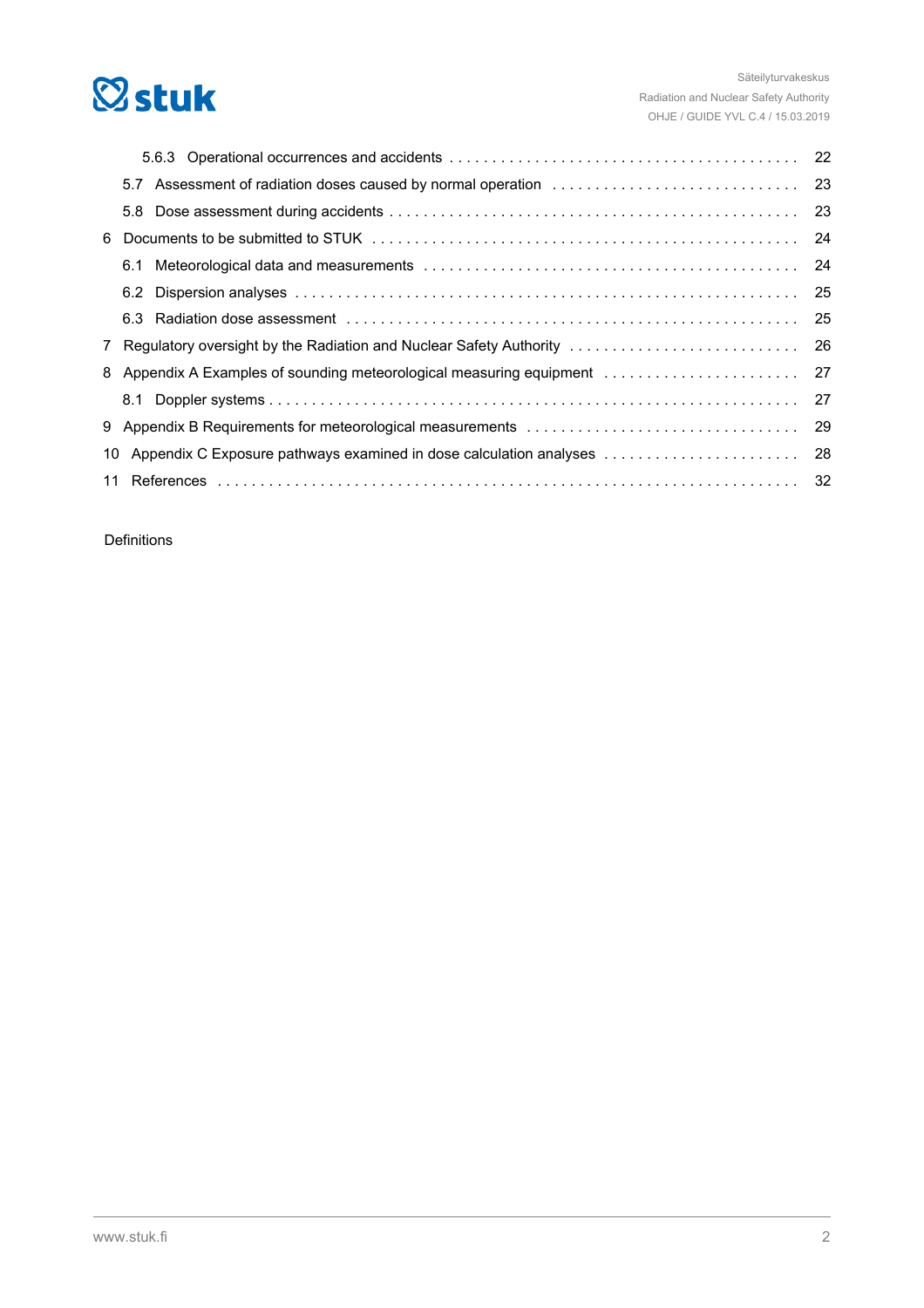

### **Authorisation**

According to Section 7 r of the Nuclear Energy Act (990/1987), *the Radiation and Nuclear Safety Authority (STUK) shall specify detailed safety requirements for the implementation of the safety level in accordance with the Nuclear Energy Act.*

### **Rules for application**

The publication of a YVL Guide shall not, as such, alter any previous decisions made by STUK. After having heard the parties concerned STUK will issue a separate decision as to how a new or revised YVL Guide is to be applied to operating nuclear facilities or those under construction, and to licensees' operational activities. The Guide shall apply as it stands to new nuclear facilities.

When considering how the new safety requirements presented in the YVL Guides shall be applied to the operating nuclear facilities, or to those under construction, STUK will take due account of the principles laid down in Section 7 a of the Nuclear Energy Act (990/1987): *The safety of nuclear energy use shall be maintained at as high a level as practically possible. For the further development of safety, measures shall be implemented that can be considered justified considering operating experience, safety research and advances in science and technology.*

According to Section 7 r(3) of the Nuclear Energy Act, *the safety requirements of the Radiation and Nuclear Safety Authority (STUK) are binding on the licensee, while preserving the licensee's right to propose an alternative procedure or solution to that provided for in the regulations. If the licensee can convincingly demonstrate that the proposed procedure or solution will implement safety standards in accordance with this Act, the Radiation and Nuclear Safety Authority (STUK) may approve a procedure or solution by which the safety level set forth is achieved.*

With regard to new nuclear facilities, this Guide shall apply as of 1 April 2019 until further notice. With regard to operating nuclear facilities and those under construction, this Guide shall be enforced through a separate decision to be taken by STUK. This Guide replaces Guide YVL C.4 (17.03.2015).

Translation. Original text in Finnish.

### **STUK • SÄTEILYTURVAKESKUS STRÅLSÄKERHETSCENTRALEN RADIATION AND NUCLEAR SAFETY AUTHORITY** Osoite / Address • Laippatie 4, 00880 Helsinki Postiosoite / Postal address • PL / P.O.Box 14, FI-00811 Helsinki, FINLAND Puh. / Tel. (09) 759 881, +358 9 759 881 • Fax (09) 759 88 500, +358 9 759 88 500 • www.stuk.fi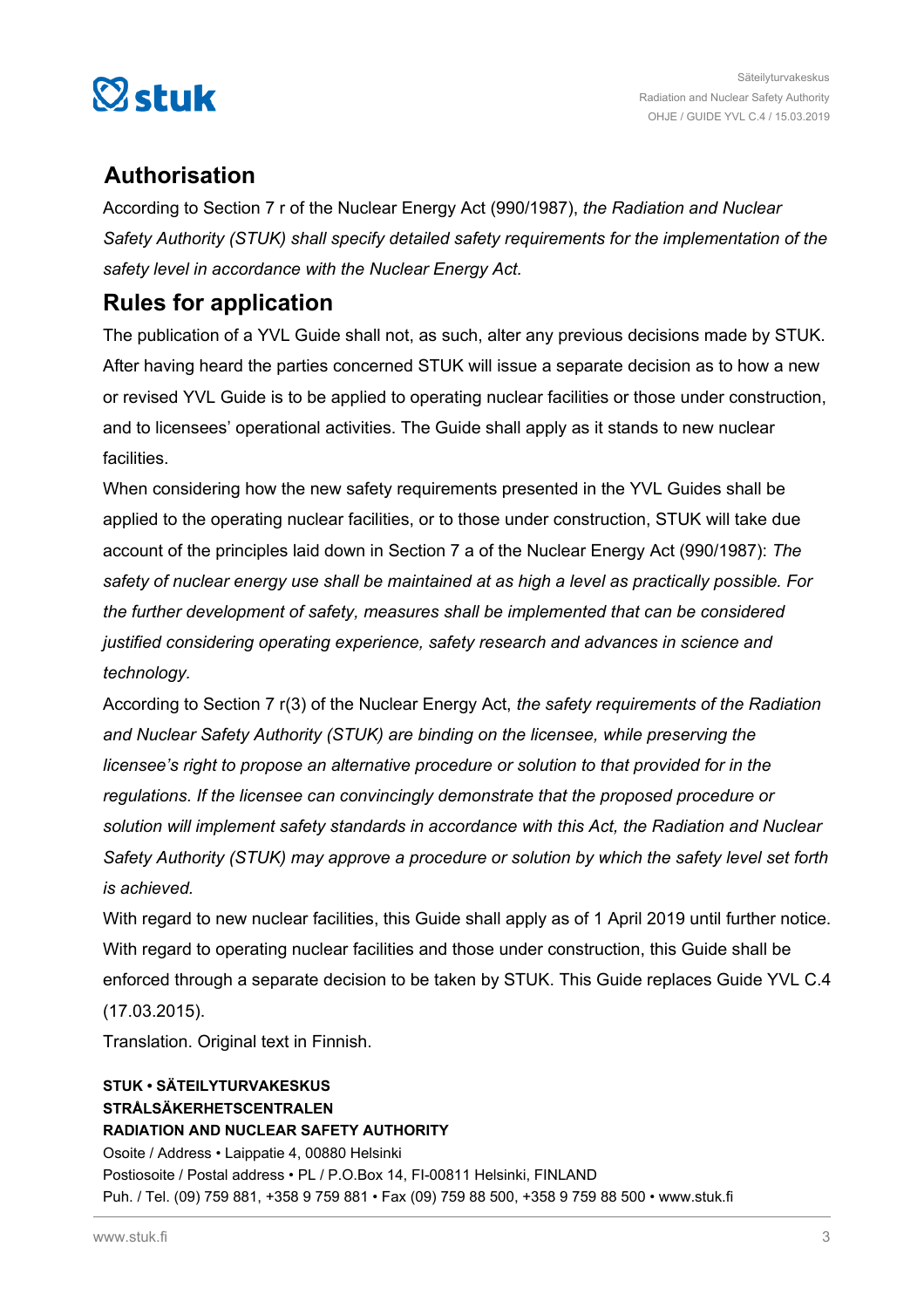<span id="page-3-0"></span>

### **1 Introduction**

101. The use of nuclear energy is prescribed for in the Nuclear Energy Act (990/1987) and Nuclear Energy Decree (161/1988). Under Section 7 q of the Nuclear Energy Act, the Radiation and Nuclear Safety Authority has issued regulations on the safety of a nuclear power plant (STUK Y/1/2018), the emergency arrangements of a nuclear power plant (STUK Y/2/2018) and the safety of disposal of nuclear waste (STUK Y/4/2018). The Radiation Act (859/2018) and the Government Decree on ionising radiation (1034/2018) contain general provisions for limiting radiation exposure. **[**2019-03-15 **]**

102. Section 6 of the Nuclear Energy Act (990/1987) stipulates that *the use of nuclear energy must be safe; it shall not cause injury to people, or damage to the environment or property.* **[**2015-03-17 **]**

103. Under Section 7 c of the Nuclear Energy Act (990/1987), *releases of radioactive materials caused by the use of nuclear energy shall be limited in compliance with the principle of optimisation of radiation protection laid down in section 6 of the Radiation Act* (859/2018). *In the optimisation of radiation protection, dose constraints in accordance with Section 9 of the Radiation Act* (859/2018) *shall be used.* Section 6 of the Radiation Act (859/2018) states that *to optimise radiation protection, occupational exposure and public exposure to ionising radiation shall be kept as low as is reasonably achievable.* **[**2019-03-15 **]**

104. Section 7 of the Radiation Act (859/2018) states that in radiation practices, *the radiation dose of members of the public may not be higher than the dose limit (principle of limitation).* The dose limits for members of the public are presented in Section 14 of the Government Decree on ionising radiation (1034/2018). Section 22 b of the Nuclear Energy Decree (161/1988) defines the constraints for the annual dose for an individual of the population during normal operation, anticipated operational occurrences and accidents at nuclear power plants. **[**2019-03-15 **]**

105. Section 4(1) of the STUK Regulation STUK Y/2/2018 states that *the licensee shall be prepared to carry out the measures required in emergency situations, the analysis of emergency situations and the consequences thereof, assessment of the anticipated development of emergency situations, the mitigatory actions needed to control or limit the accident, the continuous and effective exchange of information with the authorities, and communications to the media and the members of the public.*

Section 4(2) of the STUK Regulation STUK Y/2/2018 states that *when analysing the situation, the technical status of the plant and release of radioactive materials, or threat thereof, and the radiation situation inside the plant, in the site area and in the emergency planning zone, shall be*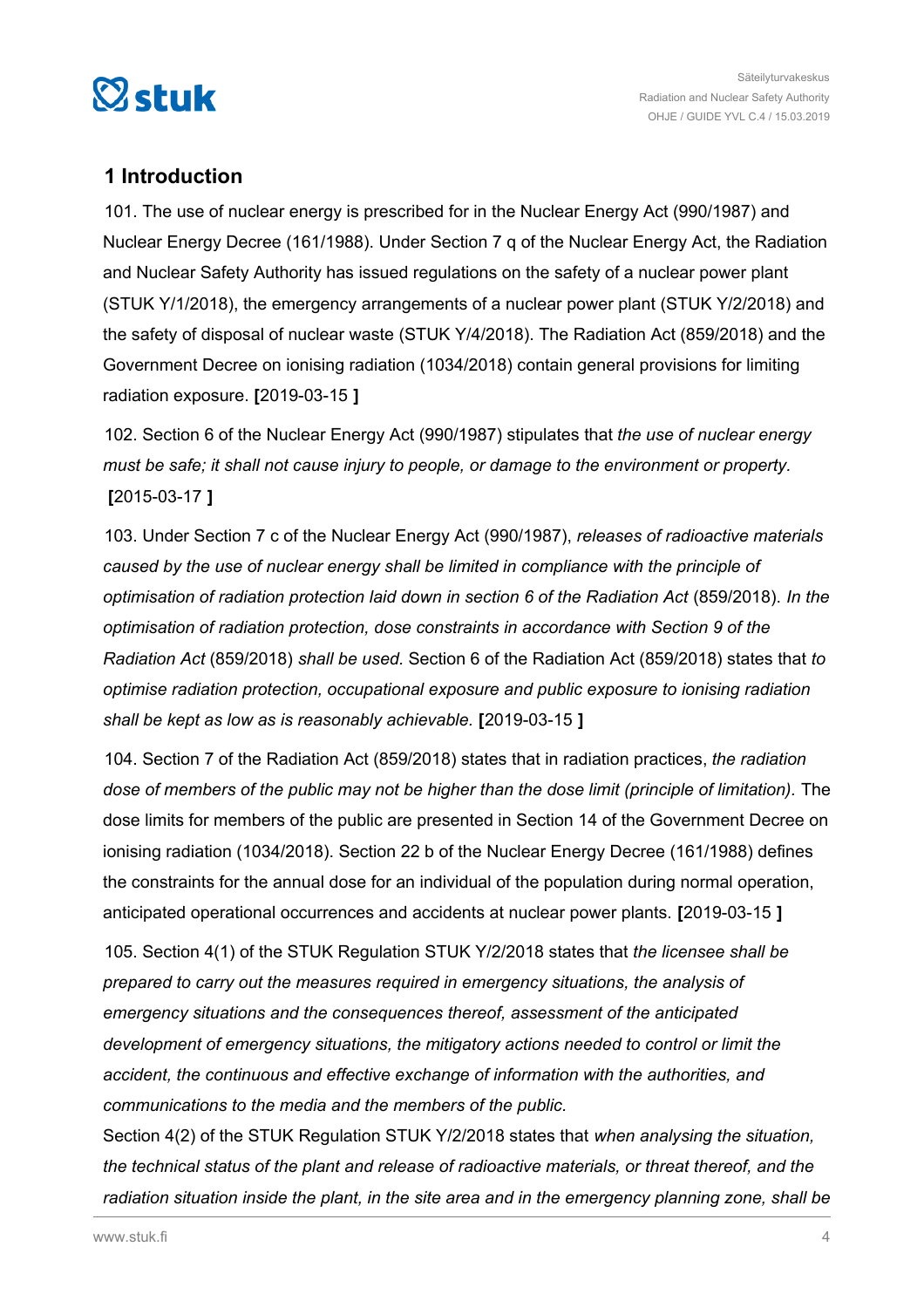

#### *assessed.* **[**2019-03-15 **]**

106. Section 4(3) of the STUK Regulation STUK Y/2/2018 states that *in emergency situations, the licensee shall be prepared to carry out radiation monitoring in the site area and in the precautionary action zone. The licensee shall also take meteorological measurements and shall be capable of assessing the dispersion of radioactive substances and the resulting radiation exposure of the public in the emergency planning zone during an emergency situation.* **[**2019-03-15 **]**

107. Under Section 22 d of the Nuclear Energy Act (161/1988), *the constraint for the annual dose of an individual of the population, arising from the normal operation of a nuclear waste facility, is 0.01 millisievert.* The provisions of Section 22 b of the Decree on the constraints for the annual dose of an individual of the population during anticipated operational occurrences and accidents at nuclear power plants are also applied to nuclear waste facilities. Under Section 22 d of the Decree*, in any assessment period after the closure of the disposal facility, during which the radiation exposure of humans can be assessed with sufficient reliability and which shall extend at a minimum over several millennia: 1) the annual dose of the most exposed people shall remain below the value of 0.1 millisievert; and 2) the average annual doses to other people shall remain insignificantly low. During assessment periods after the period in question, average quantities of radioactive materials over long time periods, released into the living environment from the disposed nuclear waste, shall remain below the maximum values confirmed separately for each radionuclide by the Radiation and Nuclear Safety Authority.* **[**2019-03-15 **]**

108. Section 24(2)(6) of the Nuclear Energy Decree states that for each nuclear facility project, the application for a decision-in-principle from the Government shall be enclosed with *an environmental impact assessment report drawn up according to the Act on the Environmental Impact Assessment Procedure (252/2017).* A description of the effects of the nuclear facility on the environment must also accompany an application for a construction licence, as required under section 32(1)(7) of the Nuclear Energy Decree. **[**2019-03-15 **]**

109. The list of projects in the Appendix 1 of the Act on Environmental Impact Assessment Procedure (252/2017) states that the assessment procedure shall be applied to nuclear power plants and other nuclear reactors, as well as their dismantling or decommissioning, under Section 7 b, and plants designed for the processing of irradiated nuclear fuel or high-level waste and for the disposal of irradiated nuclear fuel under Section 7 d. Under the Government Decree on Environmental Impact Assessment Procedure (277/2017), the assessment report shall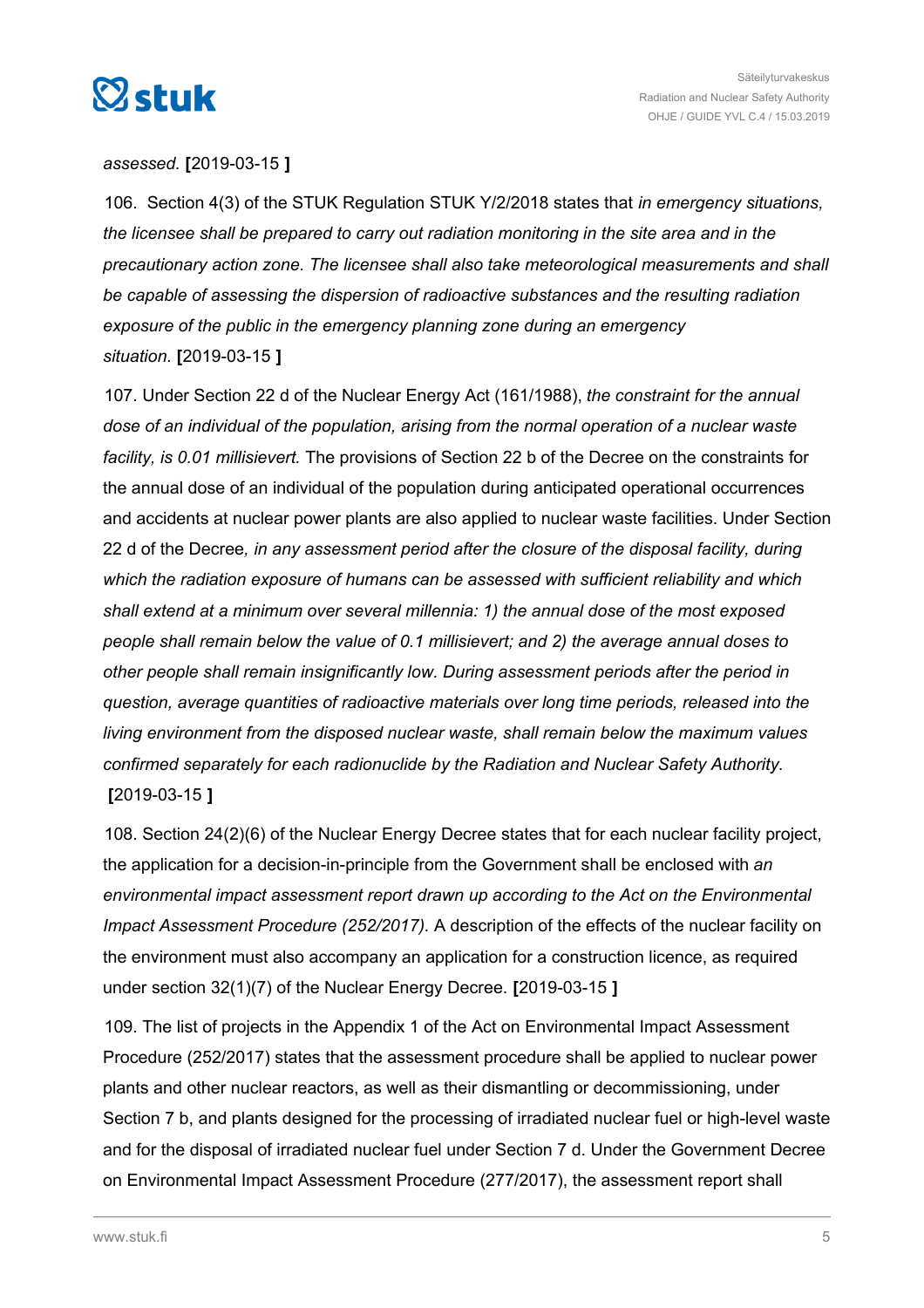

contain, on a sufficient scale, *likely releases and residues* taking into account the utilisation stages of the project, including possible demolition (Section 4, paragraph 1 of the Decree), *an estimate of any accidents and their results* (paragraph 5), *an estimate and description of the likely significant environmental impact of the project and its reasonable alternatives* (paragraph 6) and *a proposal for action to avoid, prevent, mitigate and eliminate identified significant adverse environmental impact* (paragraph 10). **[**2019-03-15 **]**

110. Under section 35(1) of the Nuclear Energy Decree, when applying for a construction licence, the applicant shall submit to STUK *a preliminary safety analysis report, which shall include the general design and safety principles of the nuclear facility, a detailed description of the site and the nuclear facility, a description of the operation of the facility, a description of the behaviour of the facility during accidents, a detailed description of the effects that the operation of the facility has on the environment, and any other information considered necessary by the authorities.* **[**2019-03-15 **]**

111. Section 36 of the Nuclear Energy Decree states that when applying for an operating licence, the applicant shall submit to STUK a final safety analysis report and any other information considered necessary by STUK (including detailed descriptions of the calculation methods used). **[**2015-03-17 **]**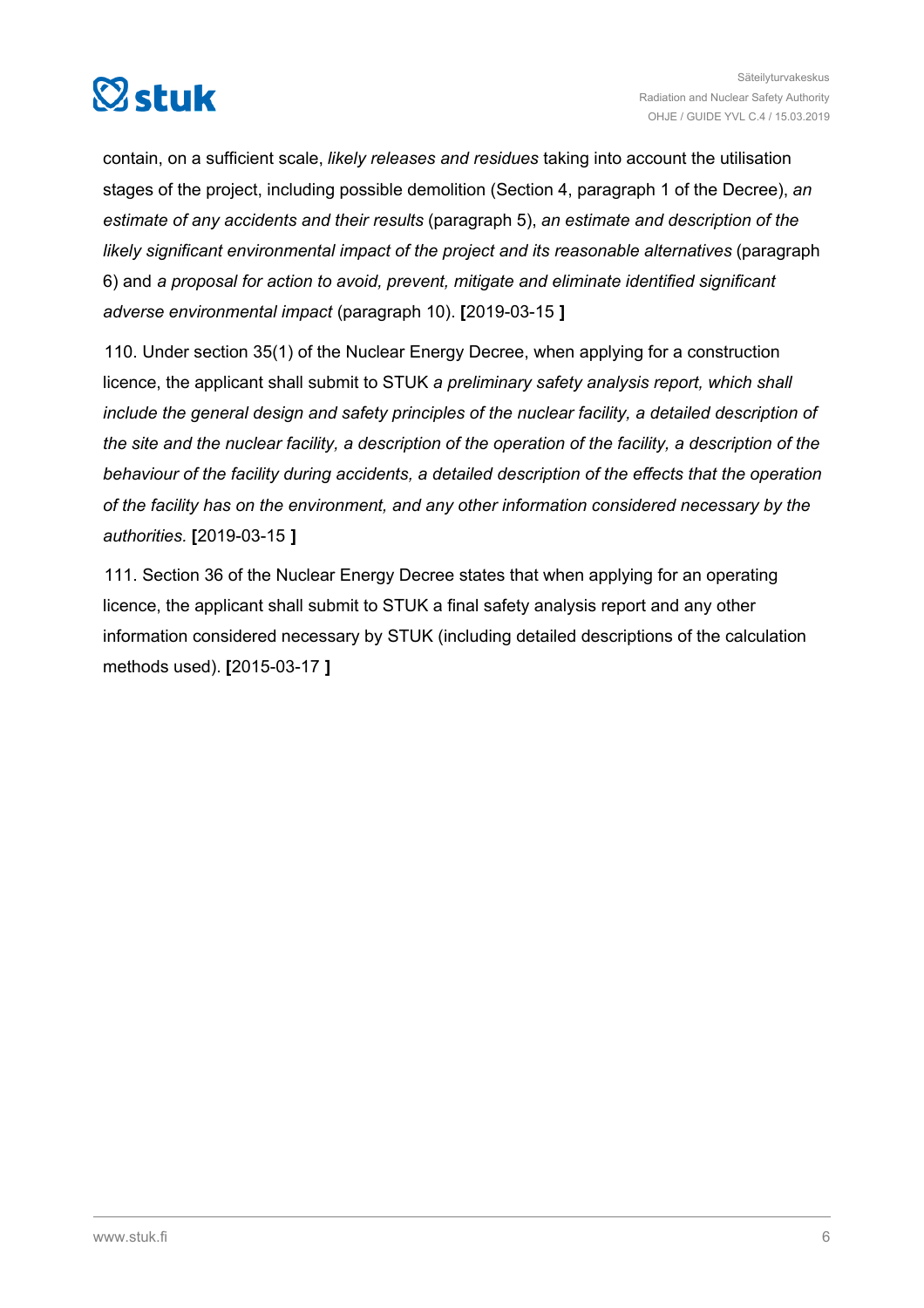<span id="page-6-0"></span>

### **2 Scope of application**

201. This Guide gives the detailed requirements applicable to the licence applicant and licensee for meteorological measurements at a nuclear power plant, and the calculations for assessing the dispersion of radioactive substances and radiation doses to the population in its surroundings. The requirements in the Guide shall also apply to other nuclear facilities, where applicable. STUK will, if necessary, issue a separate decision regarding how the requirements in this Guide should be applied to other nuclear facilities. **[**2015-03-17 **]**

202. This Guide applies to the design, construction, commissioning and operation of a nuclear facility. The Guide applies to a plant's normal operation as well as operational occurrences and accidents. **[**2019-03-15 **]**

203. Guide YVL D.4 "Predisposal management of low and intermediate level nuclear waste and decommissioning of a nuclear facility" applies to the decommissioning of a nuclear facility. **[**2019-03-15 **]**

204. Guide YVL C.3 "Limitation and monitoring of radioactive releases from a nuclear facility" presents the requirements for the limiting and monitoring of the emissions of radioactive substances from a nuclear facility and the radiation exposure of the population in its vicinity. The requirements for radiation monitoring systems and equipments are described in Guide YVL C.6 "Radiation monitoring at a nuclear facility". Guide YVL C.5 "Emergency arrangements of a nuclear power plant" presents the requirements for emergency preparedness arrangements at a nuclear power plant and for the radiation protection procedures to be followed in emergencies. The requirements for radiation monitoring of the environment of a nuclear facility are given in Guide YVL C.7 "Radiological monitoring of the environment of a nuclear facility". **[**2019-03-15 **]**

205. Guide YVL A.1 "Regulatory oversight of safety in the use of nuclear energy" deals in detail with the control of the safe use of nuclear energy. The requirements for regular reporting on the operation of a nuclear facility are given in Guide YVL A.9 "Regular reporting on the operation of a nuclear facility". **[**2019-03-15 **]**

206. The requirements for the design of the safety systems of a nuclear power plant are set out in Guide YVL B.1 "Safety design of a nuclear power plant", those for the classification of the systems, structures and equipments of a nuclear facility are given in Guide YVL B.2 "Classification of systems, structures and components of a nuclear facility", those for deterministic safety analyses are given in Guide YVL B.3 "Deterministic safety analyses for a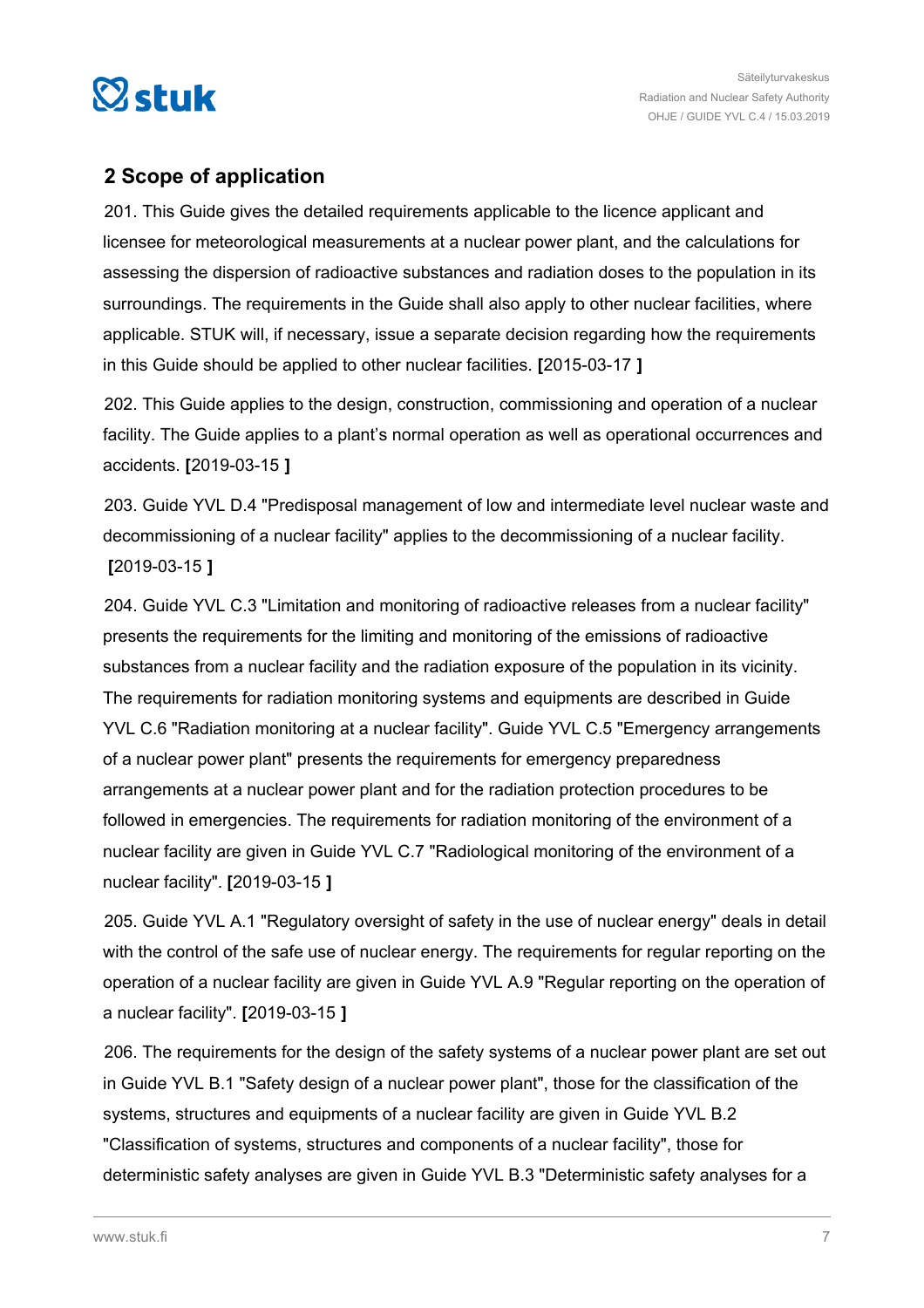

nuclear power plant", and those for preparing for internal and external hazards are given in Guide YVL B.7 "Provisions for internal and external hazards at a nuclear facility". Guide YVL E.7 "Electrical and I&C equipment of a nuclear facility" contains the requirements for electrical and I&C equipment. **[**2019-03-15 **]**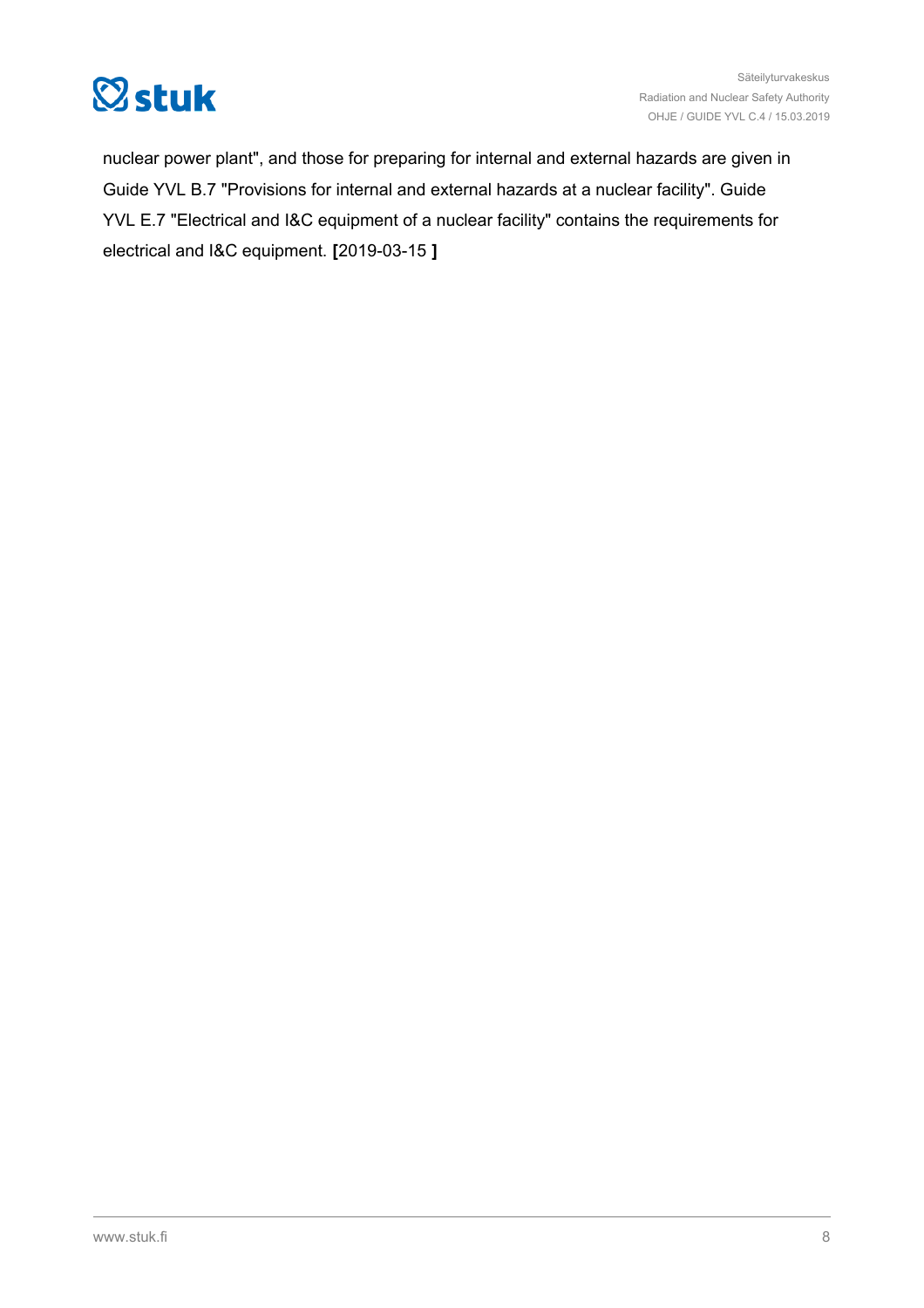<span id="page-8-0"></span>

### **3 Meteorological measurements**

### **3.1 General principles**

301. During the construction and normal operation of a nuclear power plant, or in the event of operational occurences or accidents, the licensee shall conduct meteorological measurements in the vicinity of a nuclear power plant in such a way that the results and information relating to releases of radioactive materials serve to make estimates of the dispersion of the releases in the atmosphere and the exposure of radiation caused to the population inside the emergency planning zone, at a minimum. **[**2019-03-15 **]**

302. In order to allow an assessment to be made of the dispersion of radioactive substances and of radiation doses to the population, the meteorological measurements of the nuclear power plant shall be carried out to obtain, at a minimum, information on wind direction and speed, the stability of the atmospheric boundary layer, and precipitation. **[**2015-03-17 **]**

303. When a nuclear power plant is located on the seashore, information shall be obtained on the stability of the boundary layer at the site and that of the boundary layer above land and sea in the near-field of the plant. **[**2015-03-17 **]**

304. Archipelago, warm cooling water in the area and the land/sea breeze phenomenon may affect the measurements and their results. The effect of the different factors on the measurement shall be assessed and taken into account during the design of the system and the application of the measurement results. **[**2019-03-15 **]**

305. The meteorological measuring systems at a nuclear power plant shall have at least one sufficiently tall weather mast for the measurements. **[**2015-03-17 **]**

306. The need for additional masts and observation stations shall be assessed with reference to local environmental factors. The observations of other meteorological stations located in the near-field of the nuclear power plant can be used to assess the dispersion of radioactive materials in the environment. **[**2015-03-17 **]**

307. Meteorological measuring systems at a nuclear power plant and their data transfer systems shall function reliably with respect to mast measurements under exceptional environmental conditions. **[**2015-03-17 **]**

308. The structures of the equipment located on the weather mast and mast at a nuclear power plant shall withstand a load caused by very exceptional wind and freezing conditions in accordance with Appendix B. **[**2015-03-17 **]**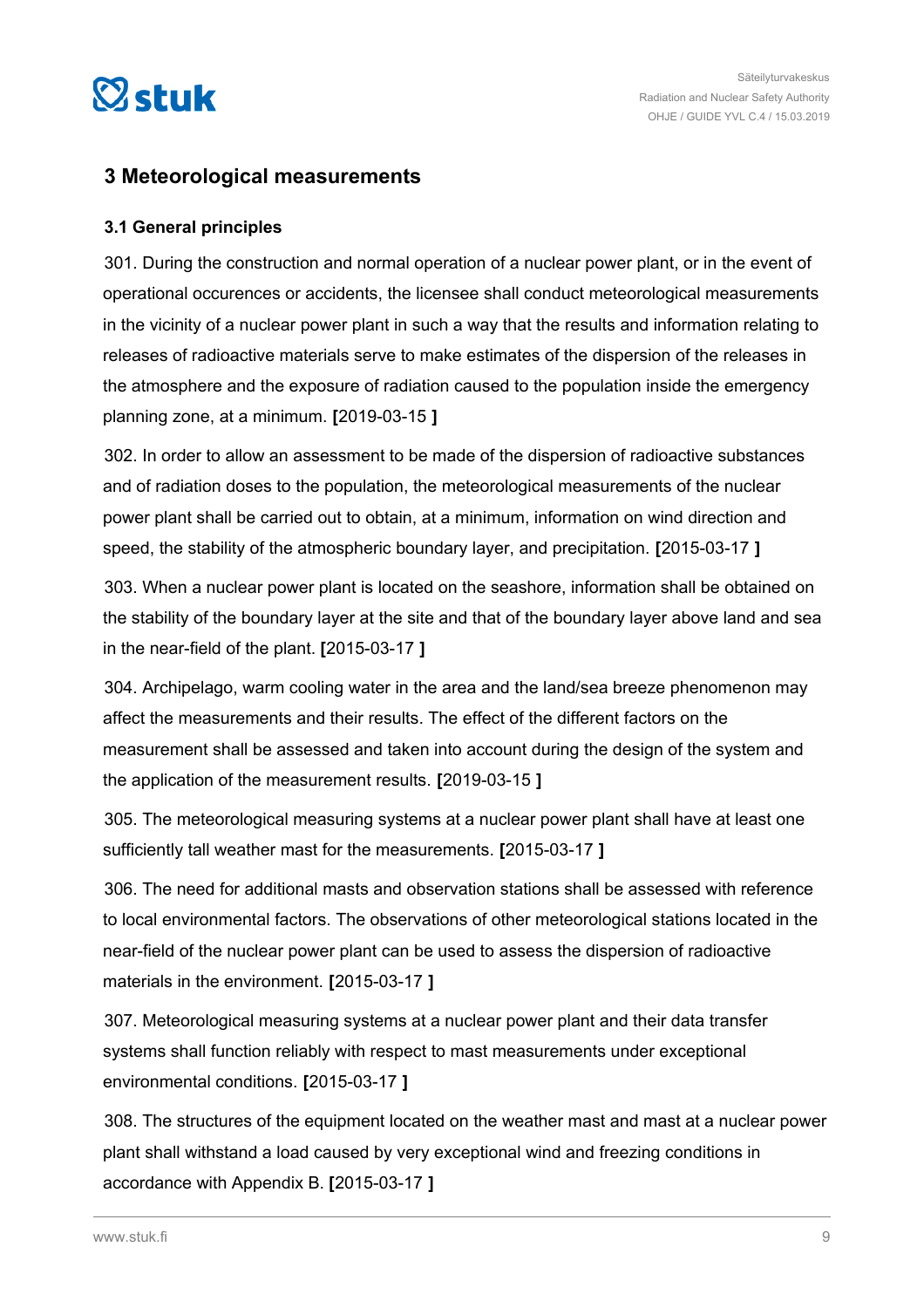<span id="page-9-0"></span>

309. The nuclear power plant shall have in place a contingency plan for cases where the meteorological measurements are lost due to rare external events (DEC C), for example. **[**2015-03-17 **]**

310. The control room and the emergency centre of a nuclear power plant shall be fitted with displays of the meteorological measurement results necessary for dispersion calculations and of the quantities calculated on their basis. The results of measurements shall be processed in such a manner that they are also available to STUK and the Finnish Meteorological Institute, reliably and in real time. **[**2015-03-17 **]**

311. The measurement results shall be recorded in a way that enables the meteorological conditions at a given time to be examined subsequently, and that allows the results to be used as statistical data concerning different dispersion scenarios in probabilistic safety analyses. **[**2015-03-17 **]**

### **3.2 Technical requirements for the measuring instruments**

312. Meteorological measurements in the vicinity of a nuclear power plant shall primarily be conducted with the aid of continuous-operation measuring instruments located on weather masts or a combination of weather masts and a system intended for weather measurements of the lower-level atmosphere carried out vertically. **[**2015-03-17 **]**

313. In most conditions, it is possible to obtain weather observations from considerably higher levels than with a mast, using a measurement system intended for vertical weather measurements of the atmosphere (for example, with a sounding system, Appendix A). Even when using such a measurement system, there shall also be at least one weather mast in the vicinity of the nuclear power plant. **[**2015-03-17 **]**

314. Weather masts and their measuring sensors and other weather measuring sensors shall be located in such a manner that the power plant buildings, mast structures, surrounding terrain and other buildings have no disturbing effect on the measurement results. **[**2015-03-17 **]**

315. The observation point shall be high enough to obtain representative wind values and to determine the stability of the boundary layer and, if necessary, the turbulence for dispersion studies. **[**2015-03-17 **]**

316. The air temperature, air pressure, relative humidity as well as precipitation and time of precipitation shall be measured near the ground surface. The measurements shall generally meet the international requirements for synoptic observations. **[**2015-03-17 **]**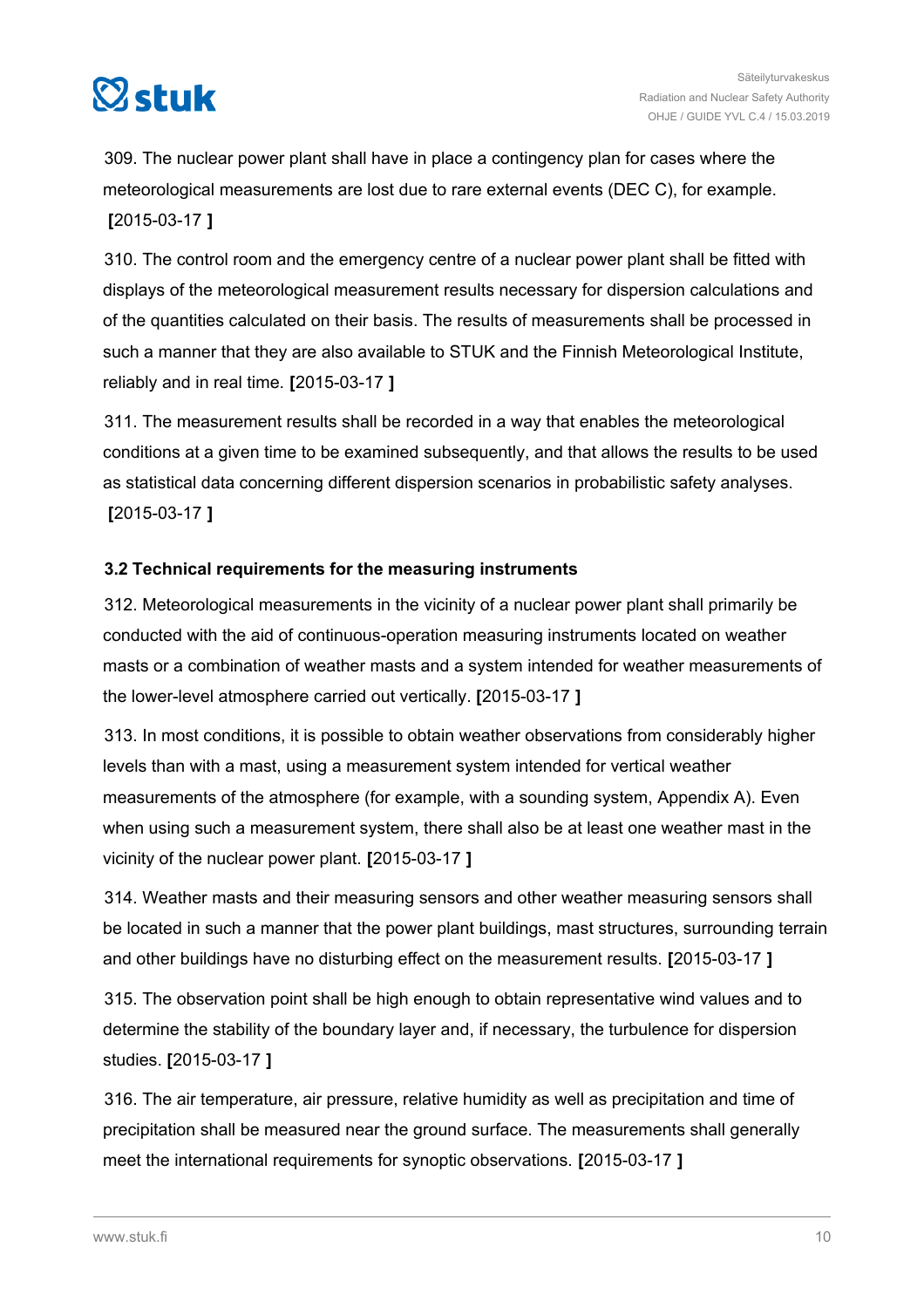

317. The lowest mast measurements on the weather mast shall be carried out 2–3 times as high as the average height of the roughness elements (such as trees) in the surrounding area. The highest measuring height shall be no less than the height of the power plant's ventilation stack. **[**2015-03-17 **]**

318. The measuring sensors for temperature and wind measurements on the weather mast shall be located at one measuring height between the above-mentioned heights, at a minimum. **[**2015-03-17 **]**

319. Anemometers shall be located at each separate level in two directions at a disturbancefree distance from the mast, and their measuring sensors shall be fitted with a heating system to ensure their operation all year round. **[**2015-03-17 **]**

320. Temperature sensors shall be protected from the direct heating effect of the sun. **[**2015-03-17 **]**

321. The power supply to the measurement and data transfer systems for mast measurements shall be backed up by means of a secured system in the event of the loss of off-site power for 72 hours. **[**2015-03-17 **]**

322. The measurement systems shall meet the single failure criterion at least for measurements of wind direction and speed and determining the stability of the lower-level atmosphere. Furthermore, the measuring data transfer from the mast at the facility to the power plant site shall meet the single failure criterion. **[**2015-03-17 **]**

323. Weather measurement and data transfer systems on additional masts located further away shall be installed in such a way that they operate reliably and provide complementary data on the dispersion conditions in the vicinity. **[**2015-03-17 **]**

324. The weather mast and the measuring instruments on a weather mast shall be designed and implemented so that they comply with the requirements described in items B01, B02 and B03 of Appendix B. **[**2019-03-15 **]**

325. The measurement system shall be designed and installed in accordance with Guides YVL B.1 and YVL E.7. **[**2015-03-17 **]**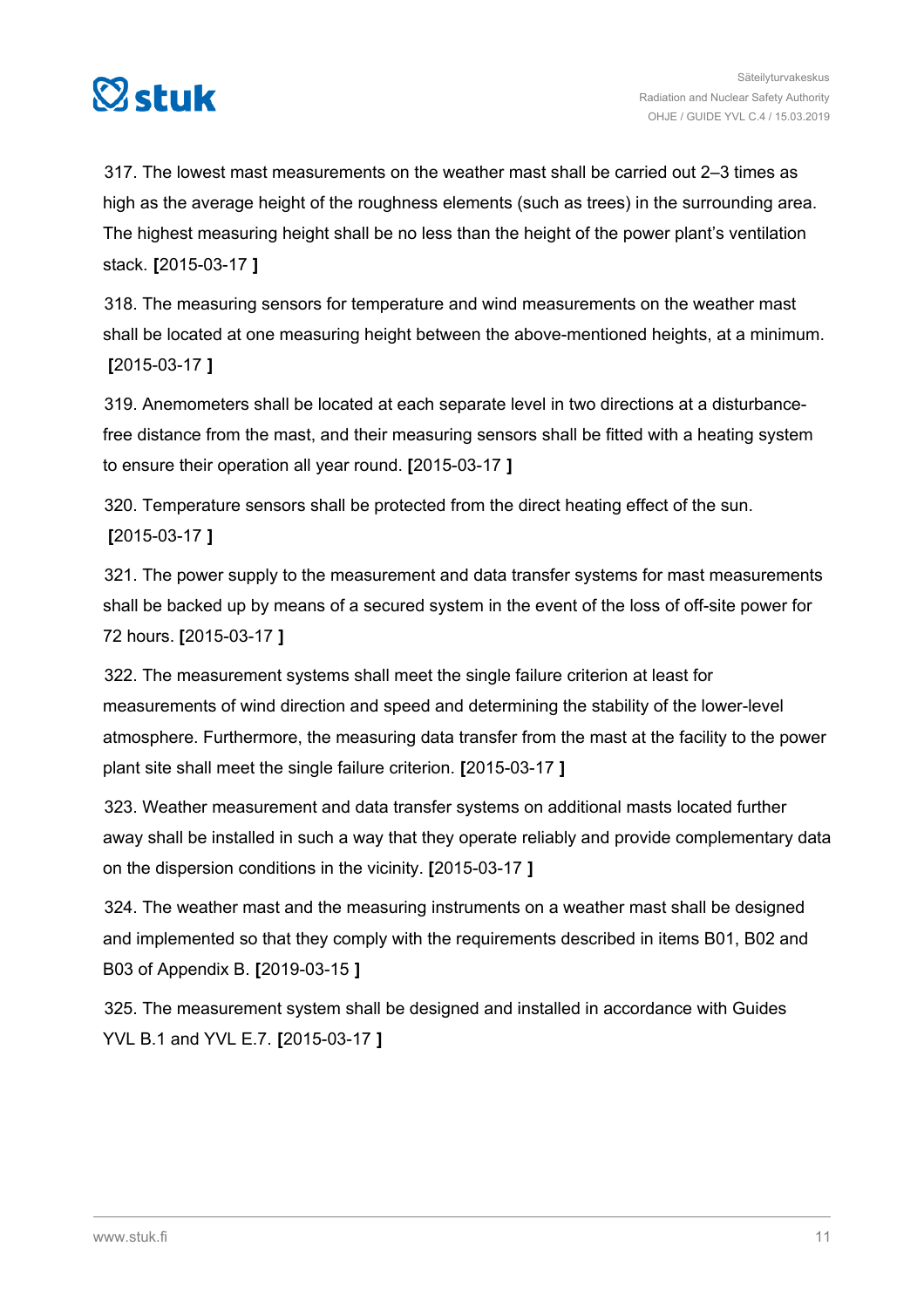<span id="page-11-0"></span>

#### **3.3 Maintenance of the measurement system**

326. The meteorological measurement system and related instruments at a nuclear power plant shall be subjected to inspections and tests at regular intervals in accordance with a programme drawn up in advance. The calibration of the measurements shall be verified at intervals specified in the manufacturer's operating instructions and based on experience. The inspection and test results and details of repairs to, and maintenance of, the measuring instruments shall be documented. If the instruments are adjusted or replaced during inspection, documents shall be kept which contain the results of the inspection of both the instrument removed from the mast and the instrument installed on the mast. **[**2015-03-17 **]**

327. The measurement systems for temperature and humidity shall be designed and installed in such a manner that the measuring sensors can be checked and calibrated in accordance with the accuracy requirements given in the Appendix B. **[**2015-03-17 **]**

328. The weather mast's structural condition shall be checked regularly in accordance with a programme drawn up in advance. **[**2015-03-17 **]**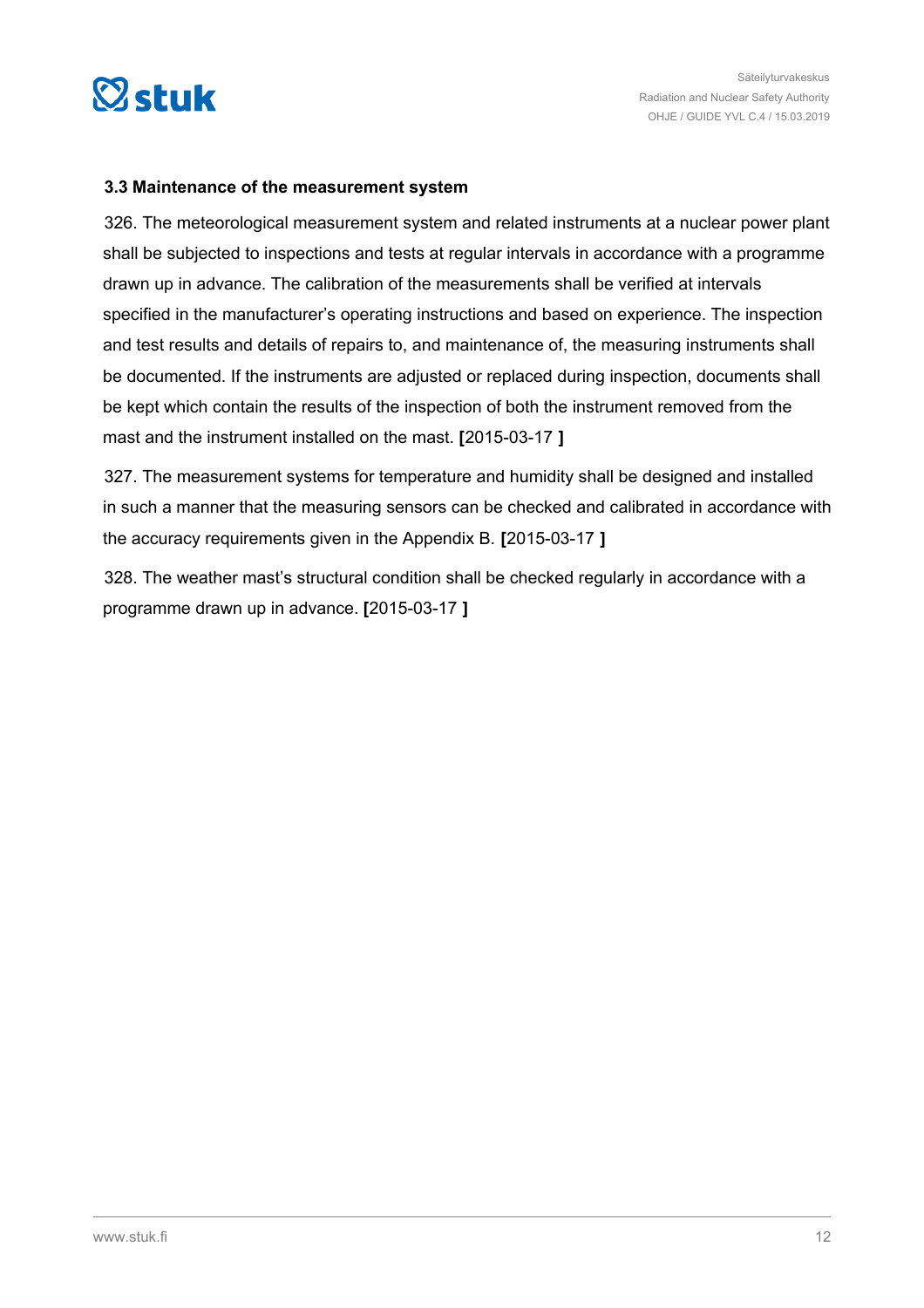<span id="page-12-0"></span>

### **4 Assessing the dispersion of releases**

### **4.1 General principles**

401. The dispersion of radioactive releases from a nuclear power plant in the atmosphere and in water systems shall be observed by making calculations using reliable models and methods. **[**2019-03-15 **]**

402. The models, calculation methods and computer software used shall be verified and qualified. The qualification can be based on the qualification of models and methods presented in literature, or on the comparison of the calculation results with results achieved using models qualified earlier. **[**2015-03-17 **]**

403. For other nuclear facilities, a simplified model that deviates from the detailed requirements in this Guide can be used. It shall then be justifiably demonstrated that the model is conservative. **[**2015-03-17 **]**

### **4.2 Dispersion of radioactive releases in the atmosphere**

404. To assess the dispersion of radioactive discharges in the atmosphere, radioactive substances release data and meteorological data affecting dispersion shall be known. Release data shall include the quantities of radioactive substances released to the atmosphere, the physical-chemical properties of substances affecting dispersion and deposition as well as the release height. **[**2019-03-15 **]**

405. In determining the release height, account shall be taken of the downwash caused by structures. The plume rise caused by the flow rate and heat content of discharge gases shall also be analysed, if necessary. Release heights shall be chosen conservatively and different heights examined. **[**2015-03-17 **]**

406. Using calculations, the licensee may, in safety analyses, estimate wind speeds at heights where no measurements are taken. **[**2015-03-17 **]**

407. As meteorological dispersion data, the following are required: wind direction and speed as well as dispersion parameters at diverse distances that depend on atmospheric turbulence and represent vertical and horizontal mixing. **[**2015-03-17 **]**

408. The parameters needed for dispersion calculations shall be determined either by direct turbulence measurements or, indirectly, by first determining the stability class. **[**2015-03-17 **]**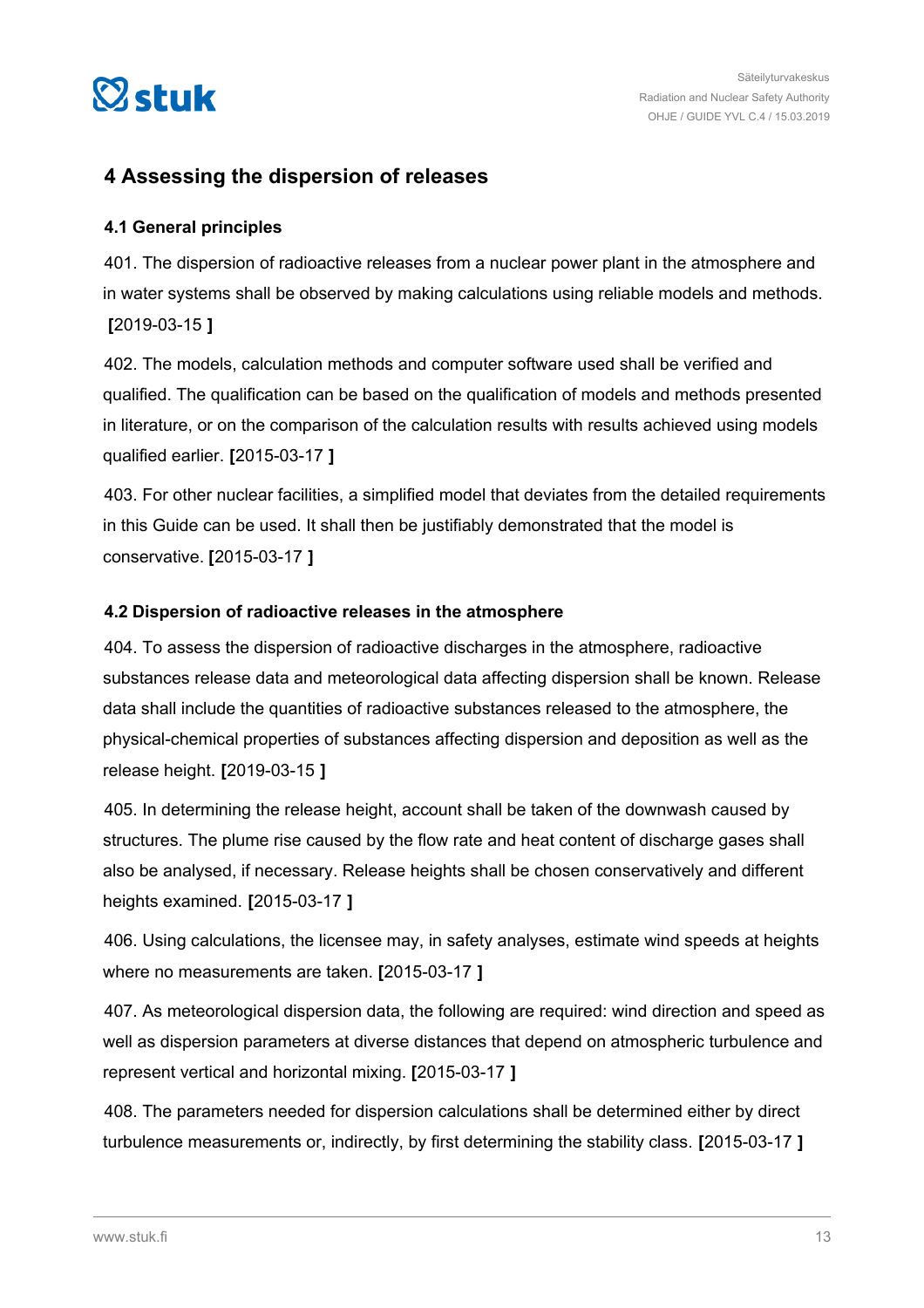

409. Stability classification may be based on temperature difference and wind speed measurements taken at different heights or on wind direction fluctuation measurements. A stability classification merely based on a temperature difference measurement may only be used temporarily should the priority classification method fail. The stability classification shall be based on a classification method generally considered to be sound. **[**2015-03-17 **]**

410. The licensee shall be prepared to perform separate stability classifications with the Pasquill method in situations where electronic observation and measurement systems cannot be used. **[**2019-03-15 **]**

411. Vertical dispersion parameter values corresponding to various stability categories shall be modified according to topography (roughness of terrain). **[**2015-03-17 **]**

412. When evaluating vertical dilution, the presence of a thermal boundary layer or an inversion layer shall be considered. In place of a model based on a vertical dispersion parameter, a model based on a vertical diffusion parameter may be applied. **[**2015-03-17 **]**

413. In selecting a dispersion parameter that depicts horizontal mixing, the duration of the release situation shall be considered. **[**2015-03-17 **]**

414. The effect of buildings on the mixing shall be taken into account when choosing dispersion parameters. **[**2015-03-17 **]**

415. When calculating radiation doses to the population in emergencies, it is recommended to use, in dispersion analyses, the observations of other weather stations farther away in addition to the licensee's meteorological measurement programme, if changes in weather parameters in coastal areas could significantly affect radiation doses. **[**2019-03-15 **]**

416. When assessing ground deposition, both dry and wet deposition shall be considered. If a simplified modelling, accordant with requirement 403, is chosen for deposition assessment, it shall be ensured that concentrations of radioactive substances in the air, ground deposition, or the collective dose further off the facility and especially under stable dispersion conditions are not underestimated. **[**2019-03-15 **]**

417. Radioactive decay and formation of daughter nuclides shall be considered prior to the start of a release, during dispersion and in deposited material. **[**2015-03-17 **]**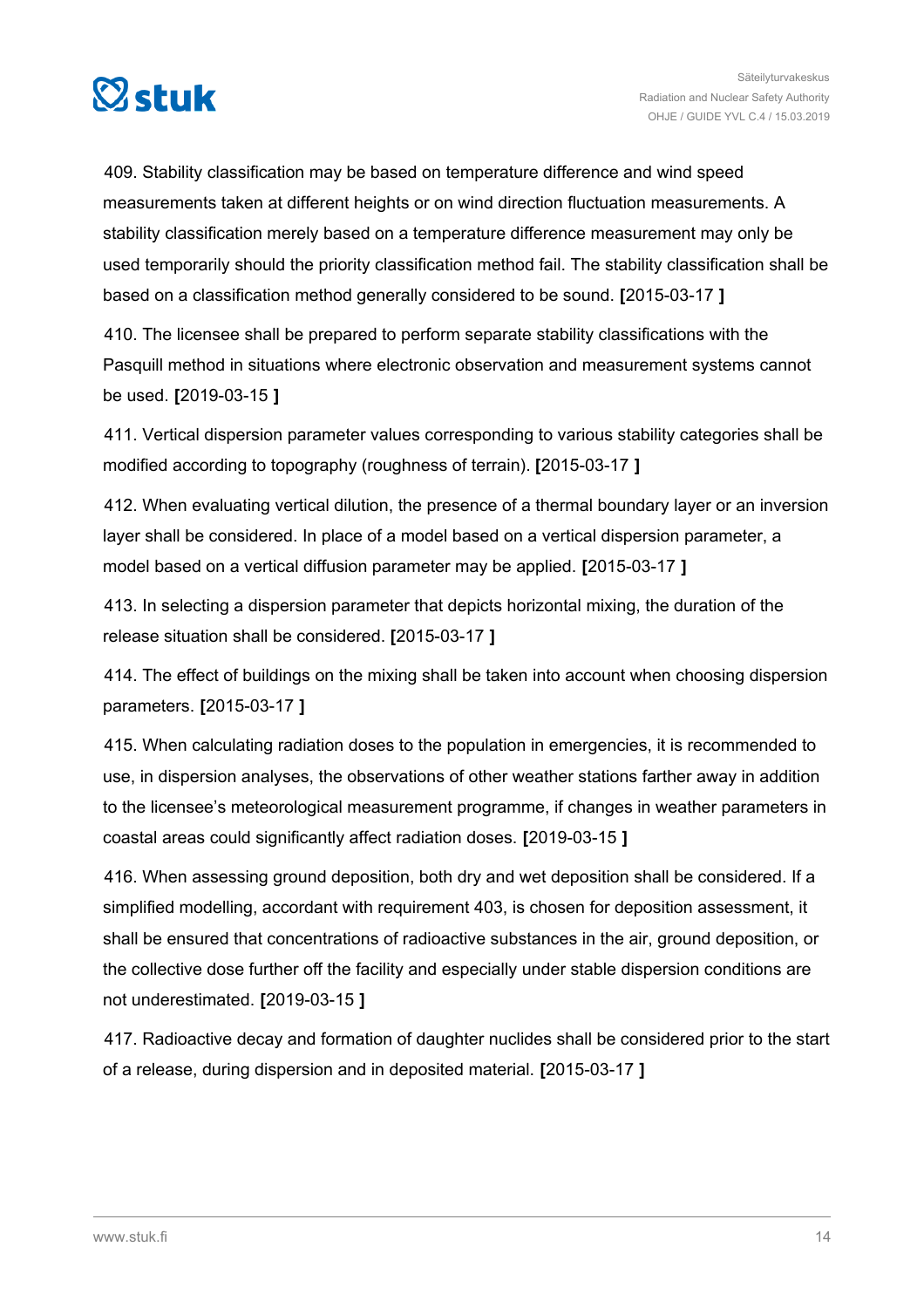<span id="page-14-0"></span>

#### **4.3 Dispersion of radioactive releases in the aquatic environment**

418. To assess the dispersion of radioactive releases in water systems, the input data for the release of radioactive substances shall be known. The input data includes the quantities and characteristics of liquid radioactive substances, the flow rate and temperature of cooling water as well as the structures of the release point. **[**2015-03-17 **]**

419. When assessing the dispersion of radioactive releases in water systems, account shall be taken of natural water movements and flows caused by the facility's operations, turbulent mixing, the location of the release point, the size, topography and shape of the bottom of the receiving body of water, cooling water recirculation and its temperature, sedimentation and resuspension, the prevailing weather conditions and ice situation, radioactive decay, and the formation of radioactive daughter nuclides. **[**2019-03-15 **]**

420. Release dispersion shall be examined by means of hydrodynamic flow modelling. A simplified conservative model adapted to the receiving body of water or transport model, which takes account of the conditions in the water system more realistically, may be used in the dispersion calculation based on the results for hydrodynamic flow modelling. **[**2015-03-17 **]**

421. The results thus obtained are to be compared, insofar as possible, with those obtained by hydrographic measurements (flow measurements, fluctuating water level, recirculation, etc.) of the receiving body of water. **[**2015-03-17 **]**

### **4.4 Analyses of the dispersion of releases in licence applications**

### **4.4.1 Normal operational conditions**

422. Analyses of the dispersion of radioactive substances as they relate to normal operational conditions in the preliminary and final safety analysis report for a nuclear power plant shall employ release estimates, based on operational experience feedback from nuclear power plants and the features of the facility in question. **[**2015-03-17 **]**

423. The dispersion analyses in the preliminary safety analysis report for a nuclear power plant shall employ long-term statistical data concerning meteorological observations of the site and its surroundings. Alternatively, observations from other meteorological stations located in the nearfield of the nuclear power plant may be used if the nuclear power plant lacks its own weather mast. **[**2019-03-15 **]**

424. The dispersion analyses in the final safety analysis report for a nuclear power plant shall employ long-term statistical data concerning meteorological observations of the site and its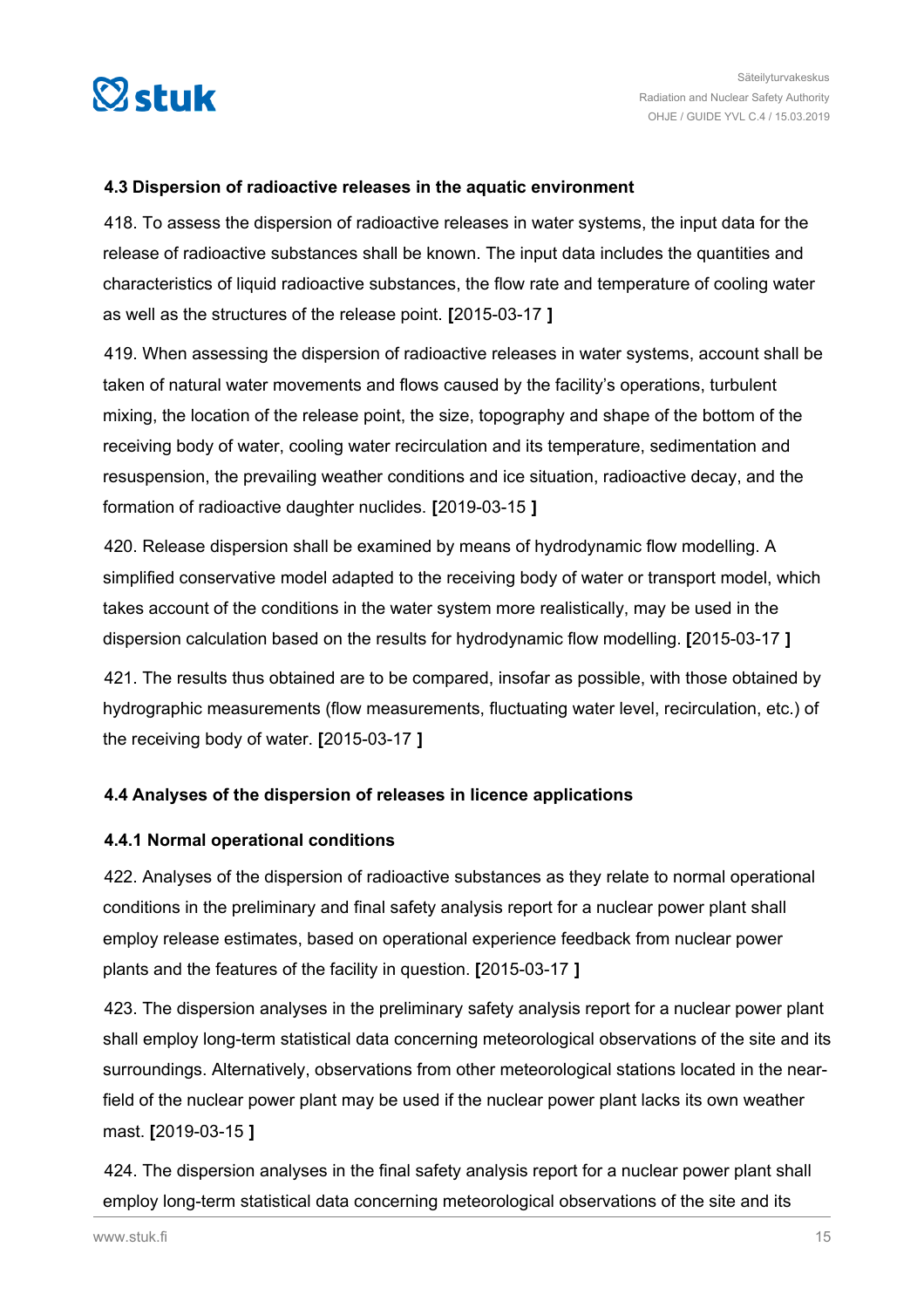<span id="page-15-0"></span>

surroundings. Observations at other meteorological stations located in the near-field of the nuclear power plant may be used as supplementary data. **[**2019-03-15 **]**

### **4.4.2 Operational occurrences and accidents**

425. In the analyses to justify the technical solutions at the nuclear power plant in the preliminary and final safety analysis report, radioactive releases during operational occurrences and accidents shall be estimated in accordance with Guide YVL B.3. **[**2019-03-15 **]**

426. In the assessment of the dispersion of releases caused by operational occurrences and accidents at a nuclear power plant, the effective release height shall be separately selected for each release situation. **[**2019-03-15 **]**

427. When selecting dispersion situations for detailed analysis, statistical computation methods shall be used to cover diverse dispersion situations; assessment quantities most significant for each situation shall be evaluated at various distances. The situations and dispersion distances to be analysed in detail shall be chosen such that they represent every operational occurrence, accident, and release height examined. The situations analysed shall include at least those representative of the average statistical distribution of the quantity (such as dilution factor or total dose) on which the selection was based as well as the upper fractile of 95%. The form of representation and the scope of analysis of the results shall be illustrative and sufficiently versatile. **[**2019-03-15 **]**

### **4.5 Dispersion analyses of releases during operation**

428. Dispersion analyses made while a nuclear power plant is in operation shall employ measured releases and the results of meteorological measurements taken at the plant site. **[**2015-03-17 **]**

429. Dispersion analyses during the operation of a nuclear power plant shall be statistical and based on the frequency of occurrence of quantities (dispersion direction and speed, stability, occurrence of rain) representing weather conditions in the period under analysis. Alternatively, weather situations covering the analysis period may be systematically reviewed (by the hour, for example) in which case each weather situation shall be depicted by hourly parameter mean values. In such a case, coupled dispersion and dose calculations are recommended in order to facilitate a more careful consideration of seasonal variations of the exposure pathways of the doses. This is especially important when assessing doses accumulating from foodstuffs. **[**2015-03-17 **]**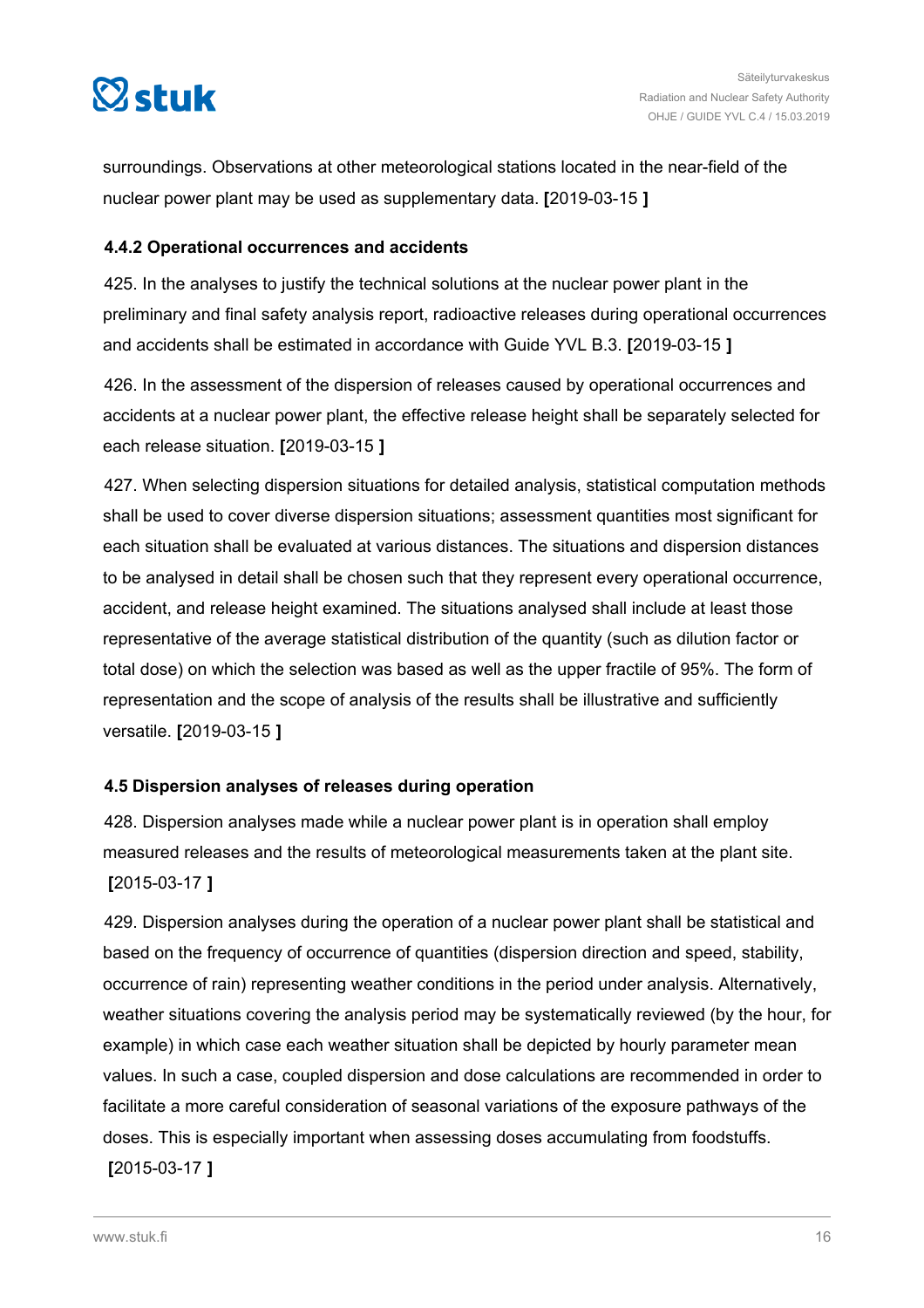<span id="page-16-0"></span>

430. When atmospheric releases during the normal operation of a nuclear power plant are analysed, their even distribution over an analysis period of not more than one year may be assumed. To assess the dispersion of releases in exceptional situations, the actual period corresponding to the release situation shall be taken as the analysis period. **[**2019-03-15 **]**

431. The dispersion and dose estimates made in connection with the nuclear power plant's design and licensing shall be updated during the plant's operation at regular intervals, as the data on dispersion conditions accumulates. **[**2015-03-17 **]**

### **4.6 Assessment of dispersion of radioactive releases during an accident**

432. The licensee shall be capable of assessing the dispersion of atmospheric releases of radioactive substances in real time by means of calculations during an accident at a nuclear facility. **[**2015-03-17 **]**

433. It shall also be possible to assess the dispersion in bodies of water if effluents might pass into a water system in the event of an accident. **[**2015-03-17 **]**

434. When assessing the consequences of imminent releases, the typical dispersion situations prevalent during an accident and in the period following it shall be employed as well as release data adapted to the event's progression. The removal of atmospheric radioactive substances from the release plume by means of dry or wet deposition shall be assessed. **[**2015-03-17 **]**

435. The release height shall be estimated for each accident situation according to the actual scenario. **[**2015-03-17 **]**

436. The results shall be assessed on the basis of corresponding results obtained for the closest release heights, unless a system for the real-time calculation of dispersion and dose during an accident or the results of advance calculations for a certain release height are available. **[**2015-03-17 **]**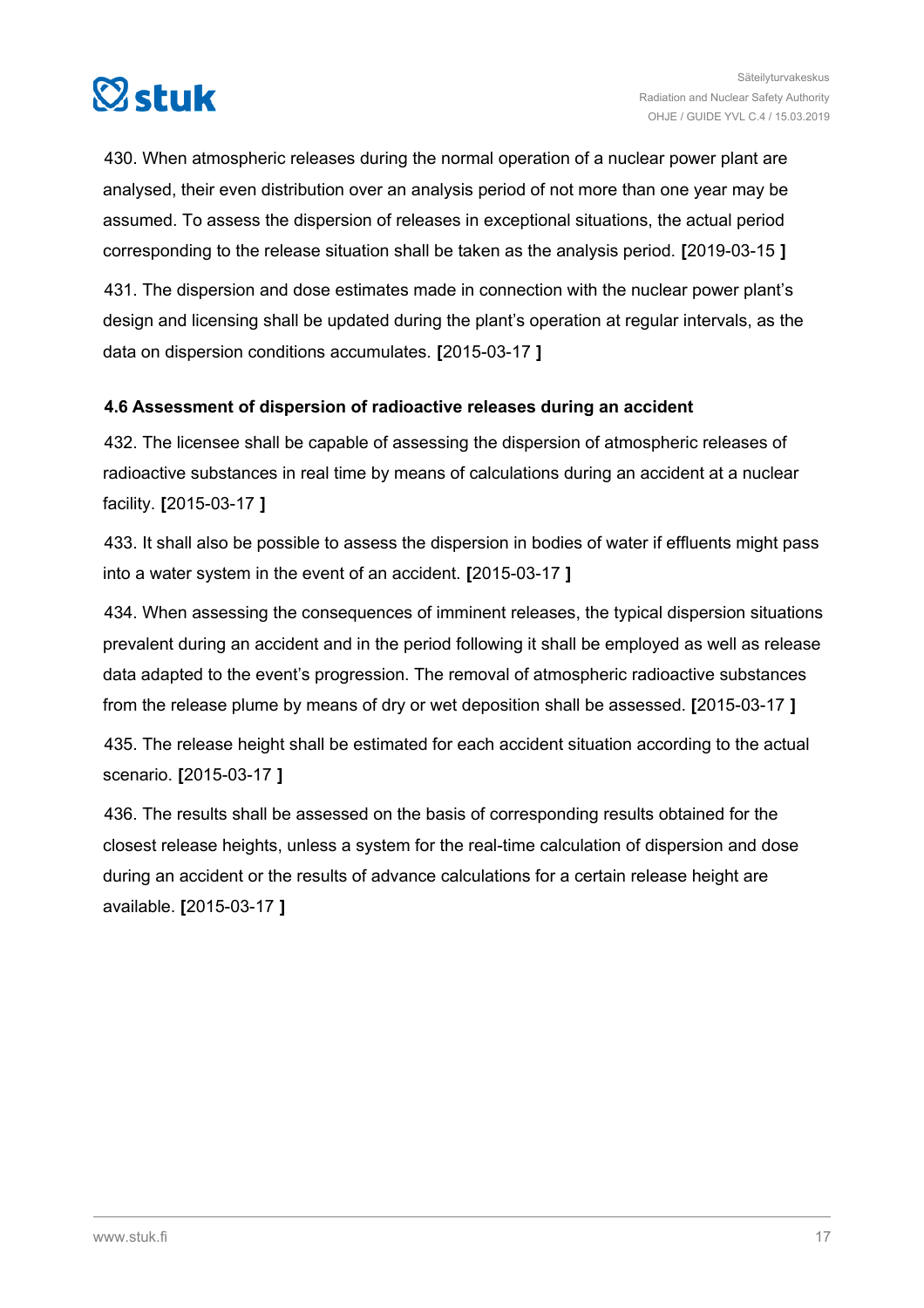<span id="page-17-0"></span>

### **5 Radiation dose assessment**

### **5.1 Analysis methods**

501. The methods for assessing radiation doses to the population around a nuclear power plant shall be reliable and conservative. **[**2015-03-17 **]**

502. The models, calculation methods and software used shall be verified and qualified. The qualification can be based on the qualification of models and methods presented in literature, or on the comparison of the calculation results with results achieved using models qualified earlier. **[**2015-03-17 **]**

503. The calculation parameters shall be suitable for conditions around the plant site. **[**2015-03-17 **]**

504. For other nuclear facilities, a simplified model that deviates from the detailed requirements in this Guide can be used. It shall then be justifiably demonstrated that the model is conservative. **[**2015-03-17 **]**

505. The analyses shall include studies on the sensitivity of the results regarding the main parameters used. **[**2019-03-15 **]**

### **5.2 Definition of the representative person**

506. The models for assessing the radiation dose to the surrounding population cannot fully consider all differences between individuals and their habits. Therefore, the representative person shall be defined, someone who, on the basis of age and habits, represents the most exposed small population group. Dose limits shall be compared with this representative person's dose. **[**2015-03-17 **]**

507. The representative person shall be chosen in accordance with the criteria given in this Guide, taking account of the principles set forth in reference [10]. The values of other calculation parameters for dose calculations (such as data on habits, living environment and eating habits) shall be similarly chosen. **[**2019-03-15 **]**

508. When calculating the dose to the representative person, mean values shall be employed for parameters that are dependent on the habits of the members of the most exposed population group. **[**2015-03-17 **]**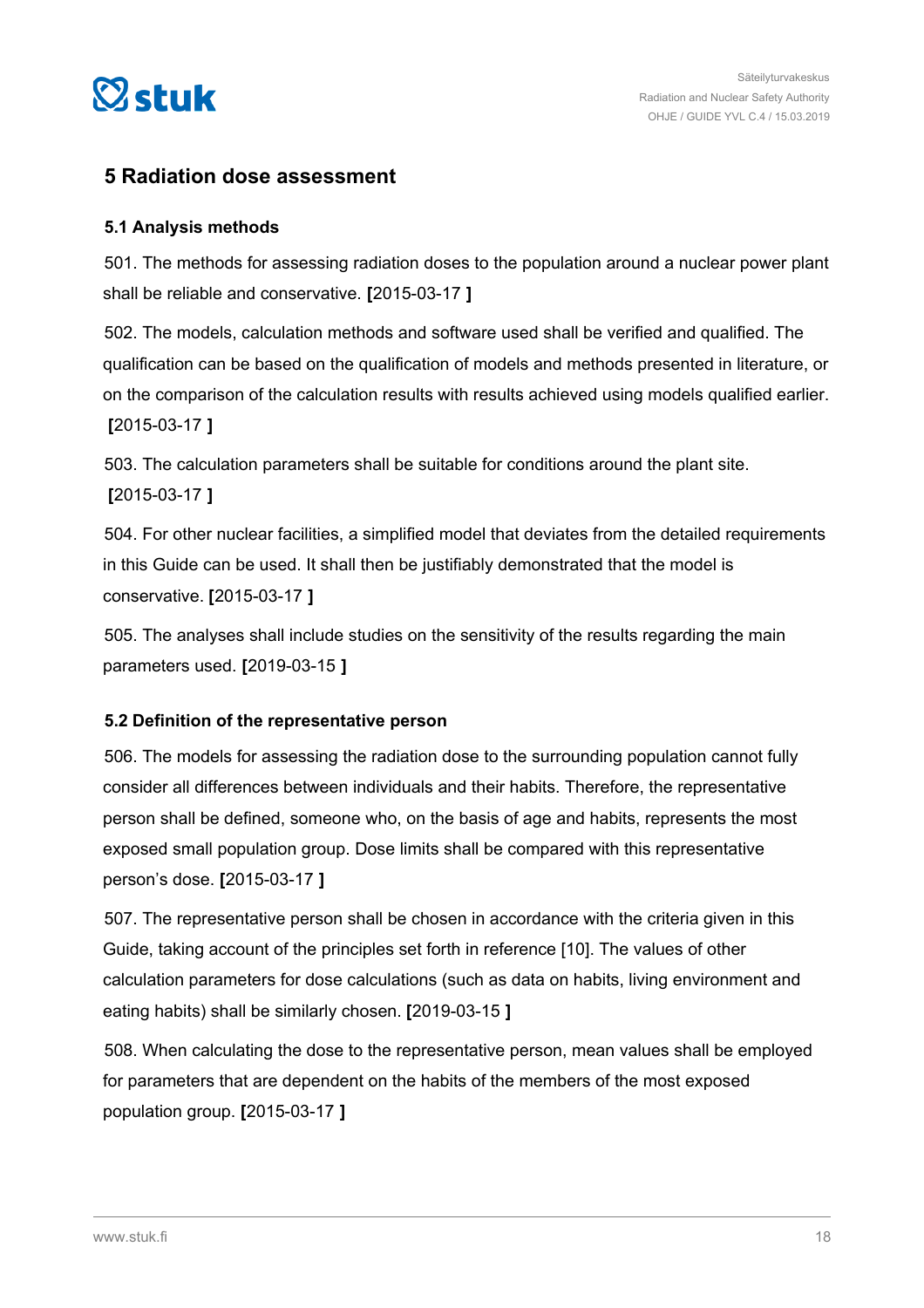<span id="page-18-0"></span>

509. The doses calculated shall be representative of the average radiation exposure among the members of a small population group sufficiently homogenous in terms of age and habits. **[**2015-03-17 **]**

510. The representative person shall, if necessary, be chosen separately for normal operational conditions, on the one hand, and analyses of transients and accidents in accordance with Guide YVL B.3, on the other. **[**2019-03-15 **]**

511. Assumptions concerning the representative person selected during the plant design and licensing phase for calculation of doses shall be reviewed during the operation of the nuclear power plant, taking into consideration local conditions. **[**2015-03-17 **]**

### **5.3 Exposure pathways examined in dose calculation**

### **5.3.1 General principles**

512. In dose calculation, doses caused by external radiation from the facility shall be considered as well as doses from atmospheric and aquatic discharges of radioactive materials. **[**2015-03-17 **]**

513. When evaluating radiation doses to the population, both external and internal exposure shall be considered. Internal exposure must be represented by committed effective dose. **[**2015-03-17 **]**

514. In addition to doses received by the representative person through various exposure pathways, collective doses to the population shall be calculated. **[**2019-03-15 **]**

515. It shall be specified by analyses what nuclides significantly contribute to the doses through each exposure pathway and to the total dose. **[**2015-03-17 **]**

### **5.3.2 Radiation doses from atmospheric discharges of radioactive materials**

516. Table C01 in Appendix C lists the radiation dose exposure pathways that shall be taken into account in different analyses when radioactive substances that have been released into the atmosphere are examined. **[**2015-03-17 **]**

517. Doses from external radiation caused by radioactive materials in the atmosphere shall be calculated approximately one metre above ground. **[**2015-03-17 **]**

518. Doses of external radiation caused by radioactive substances deposited on the ground shall be examined approximately one metre above ground level. The deposition shall be examined taking into account dry and wet deposition. **[**2015-03-17 **]**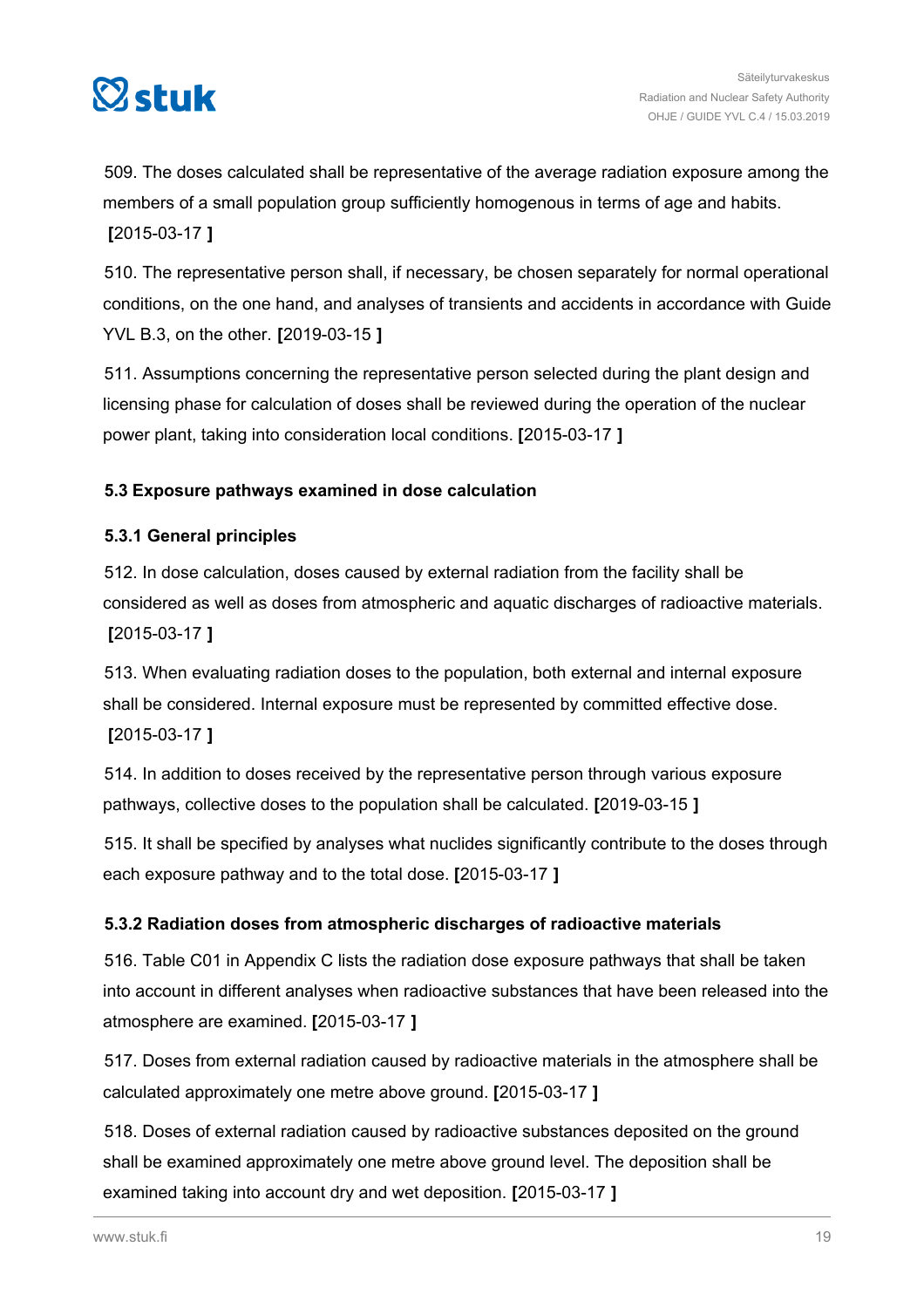<span id="page-19-0"></span>

519. When estimating concentrations of radioactive substances in flora, radioactive substances deposited on them directly and by resuspension from soil, and those taken up from the soil by them, shall be taken into account. **[**2019-03-15 **]**

520. When estimating concentrations of radioactive substances in milk and meat, radioactive substances deposited on grazing grass and taken up by grass from the soil shall be taken into account. It shall be taken into account that, along with the grass, the grazing animal may also ingest contaminated soil. **[**2019-03-15 **]**

521. Radiation exposure caused by the ingestion of natural products like wild berries and mushrooms shall be examined from the viewpoint of the individual dose in particular. **[**2015-03-17 **]**

522. When examining doses incurred via plant and animal products, differences in growth and grazing periods in relation to other periods shall be taken into account with reference to the average conditions prevalent in the plant's geographical location. The estimates shall also consider the potential use of contaminated fodder. **[**2019-03-15 **]**

### **5.3.3 Radiation doses from aquatic discharges of radioactive materials**

523. Table C02 in Appendix C lists the radiation dose exposure pathways that shall be taken into account in different analyses when radioactive substances that have been released into water systems are examined. **[**2015-03-17 **]**

524. With regard to shorelines, the accumulation of radioactive substances to the shores shall be estimated using transfer factors equivalent to local conditions and taking account of the transfer mechanisms of radioactive substances from water to shore. **[**2019-03-15 **]**

525. Concentrations of radioactive substances in fish shall be estimated on the basis of concentrations of radioactive substances in water, using concentration factors. **[**2019-03-15 **]**

### **5.4 Individual dose assessment**

526. When examining radiation doses to individuals in the population in the surroundings of a plant while it is in operation, the actual population distribution can be selected as the basis for the distances of the individuals. **[**2015-03-17 **]**

527. The time fraction spent outdoors by the representative person as well as indoor and outdoor protection factors shall be chosen to be more unfavourable than the average conditions. The group's exposure to external radiation received on the shores of a receiving body of water shall be assumed for a certain average yearly. **[**2019-03-15 **]**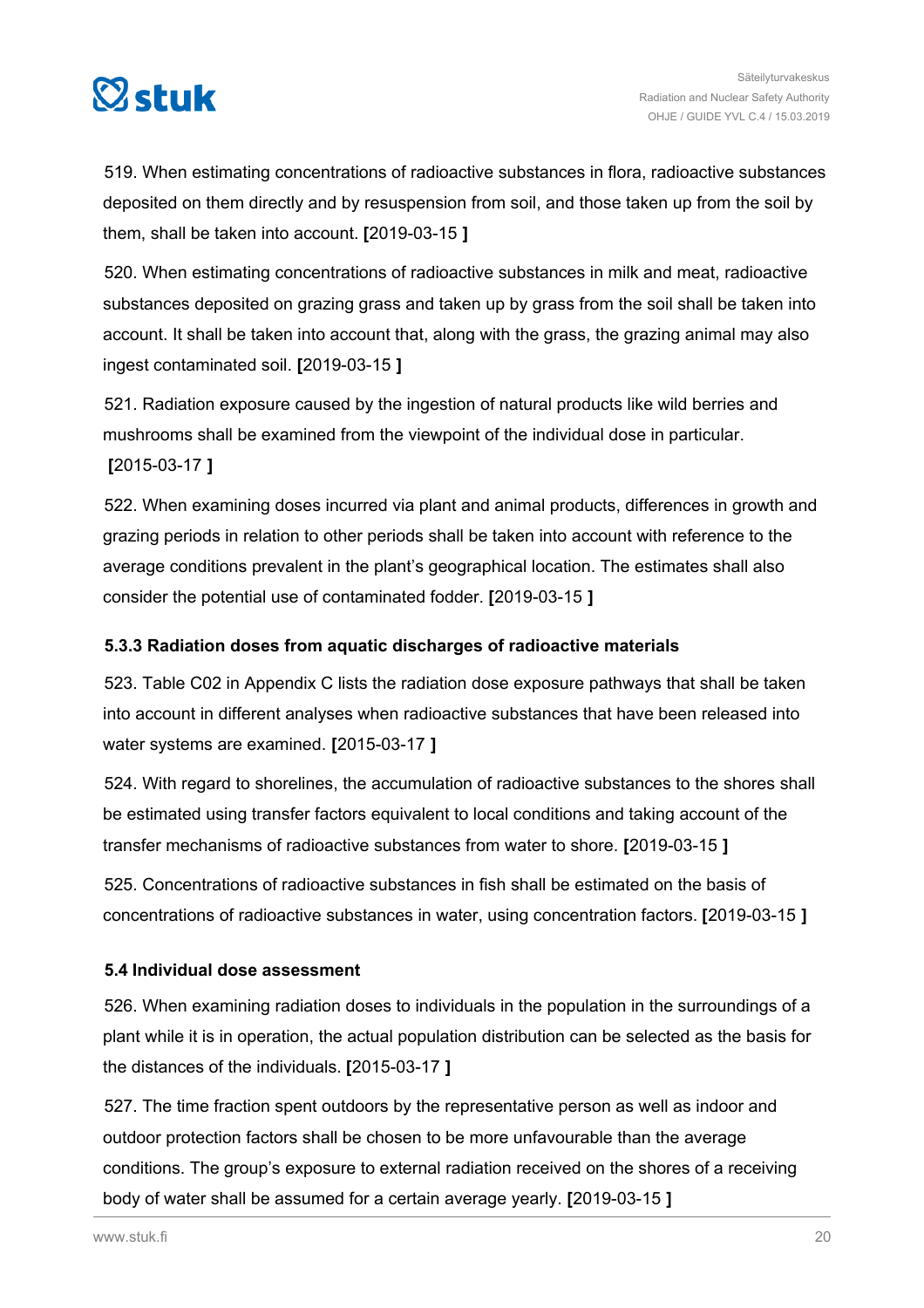<span id="page-20-0"></span>

528. When calculating internal exposure from inhaled radioactive substances, the same activity concentration in air shall be assumed both indoors and out. **[**2019-03-15 **]**

529. The representative person shall be assumed to consume plants grown and fish caught in the plant's vicinity, locally produced milk and products occurring naturally in the wild. The milk and other animal products may be assumed to originate in the nearest processing plant. **[**2015-03-17 **]**

### **5.5 Collective dose assessment**

530. An examination of the collective radiation doses to the population in the surroundings of a nuclear power plant shall take account of the same exposure pathways as with individual dose assessment. Calculations shall be based on assumptions that are as realistic as possible. **[**2019-03-15 **]**

531. When calculating the collective dose to the population in the surroundings of the plant, the effects of radiation shall be examined in an area extending at least 100 kilometres from the plant. The area may be divided into subareas. The population in the area shall be divided into age groups, if necessary. Calculation parameters depicting the adult population only may be used when doses received during normal operation are examined. **[**2019-03-15 **]**

532. When calculating collective doses from external radiation caused by a release plume, account may be taken of the protection afforded by residential buildings. **[**2015-03-17 **]**

533. When calculating collective doses from foodstuffs, the volume of foodstuffs produced in the area shall be taken into account. **[**2015-03-17 **]**

### **5.6 Dose assessment in connection with licence applications**

#### **5.6.1 Individual dose assessment**

534. In individual dose analyses in the preliminary and final safety analysis report, the distance shall be assumed to be the closest place immediately outside the site where permanent settlement is possible. The analyses shall involve the examination of doses in both adults and children. **[**2015-03-17 **]**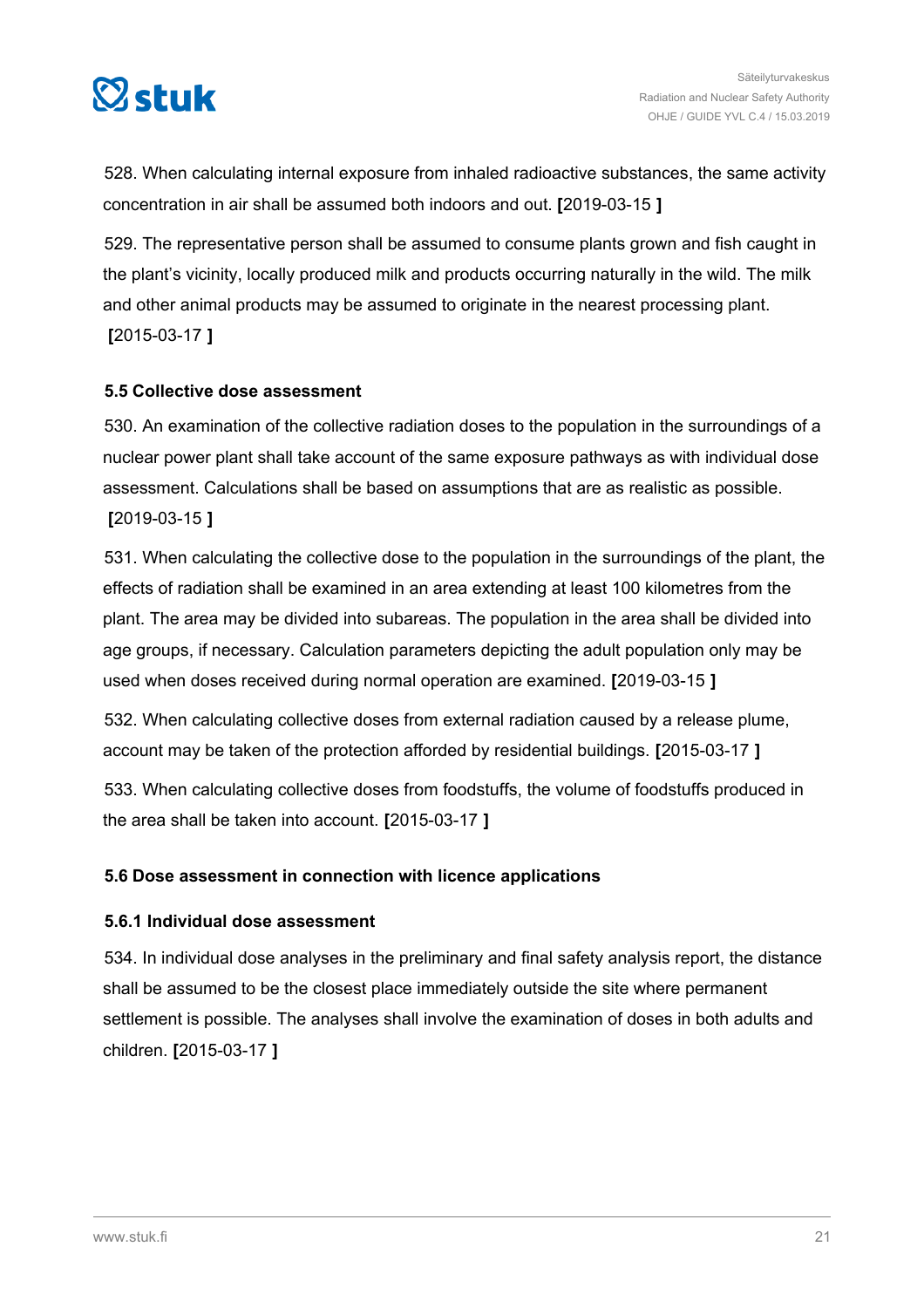<span id="page-21-0"></span>

### **5.6.2 Normal operational conditions**

535. The analyses in the preliminary and final safety analysis report shall assess the doses to the representative person and the collective doses to the population caused by radioactive releases into the atmosphere or water systems. **[**2019-03-15 **]**

### **5.6.3 Operational occurrences and accidents**

536. Analyses of transients and accidents shall be presented in the nuclear facility's preliminary and final safety analysis report. Transient and accident analyses in accordance with Guide YVL B.3 and emergency response-related analyses in accordance with Guide YVL C.5 shall broadly examine the radiation doses to a representative person and, in emergency responserelated analyses, to various age groups via different exposure pathways. Long-term environmental contamination shall also be analysed. **[**2019-03-15 **]**

537. The analyses shall examine the contribution to the total dose of various exposure pathways and dominant nuclides at different distances. When evaluating acute effects, the effect of inhaled or ingested nuclides shall also be examined alongside the external exposure. **[**2019-03-15 **]**

538. Radiation dose assessments relating to accident analyses shall not include the effect of counter-measures to limit public exposure. **[**2015-03-17 **]**

539. When estimating doses from internal radiation caused by inhaled radioactive substances, it shall be assumed that the representative person stays within examination distance for the entire duration of the release period following the accident. **[**2019-03-15 **]**

540. In severe accidents, short- and long-term doses in diverse weather and dispersion situations shall be separately examined. The contribution of various exposure pathways and significant nuclides shall be specified. With regard to short-term doses, an assessment shall be carried out of the extent to which intervention levels for initiating protective measures for the population are exceeded. In the assessment of long-term doses, examination periods exceeding three months shall be used. **[**2015-03-17 **]**

541. When assessing public exposure from accidents, calculations may statistically consider the variability of weather-dependent dispersion conditions as well as any seasonal differences in radiation doses accumulating through food chains. The results shall be given in the form of appropriate distributions as well as averages and fractiles. When determining compliance with dose constraints in accordance with the Nuclear Energy Decree (161/1988) and Guide YVL C.3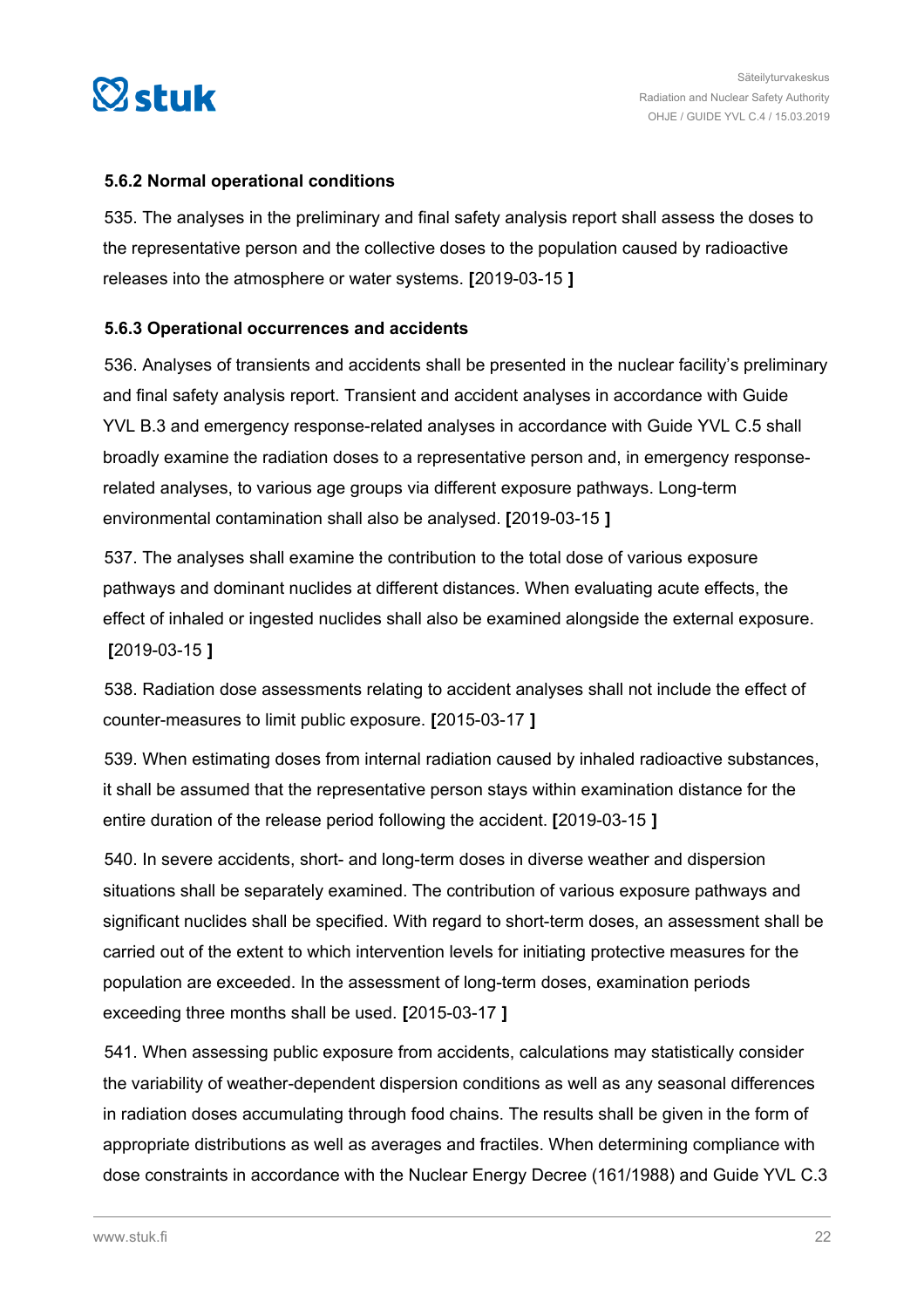<span id="page-22-0"></span>

in various accidents, dose estimates representing the 95% fractile shall be used. **[**2019-03-15 **]**

#### **5.7 Assessment of radiation doses caused by normal operation**

542. When assessing doses from releases measured during normal operation, the calculation methods and site-specific data applicable to the plant site under 5.1−5.5 shall be used. **[**2015-03-17 **]**

### **5.8 Dose assessment during accidents**

543. Provisions shall be made for accidents at a nuclear facility with estimates made of dispersion and dose values. In case of a nuclear power plant, release situations caused by highly unlikely severe accidents shall also be included. **[**2019-03-15 **]**

544. There shall be computer software available for dose predictions for the period immediately following an accident at a nuclear facility, as well as a readiness for a simplified calculation on the basis of dispersion diagrams. **[**2019-03-15 **]**

545. Release estimates based on measurements that are descriptive of accident conditions shall be used in the calculations. When assessing the effects of imminent release situations, postulated releases applicable to the progression of the event in question shall be examined and corresponding dose forecasts shall be drawn up. **[**2015-03-17 **]**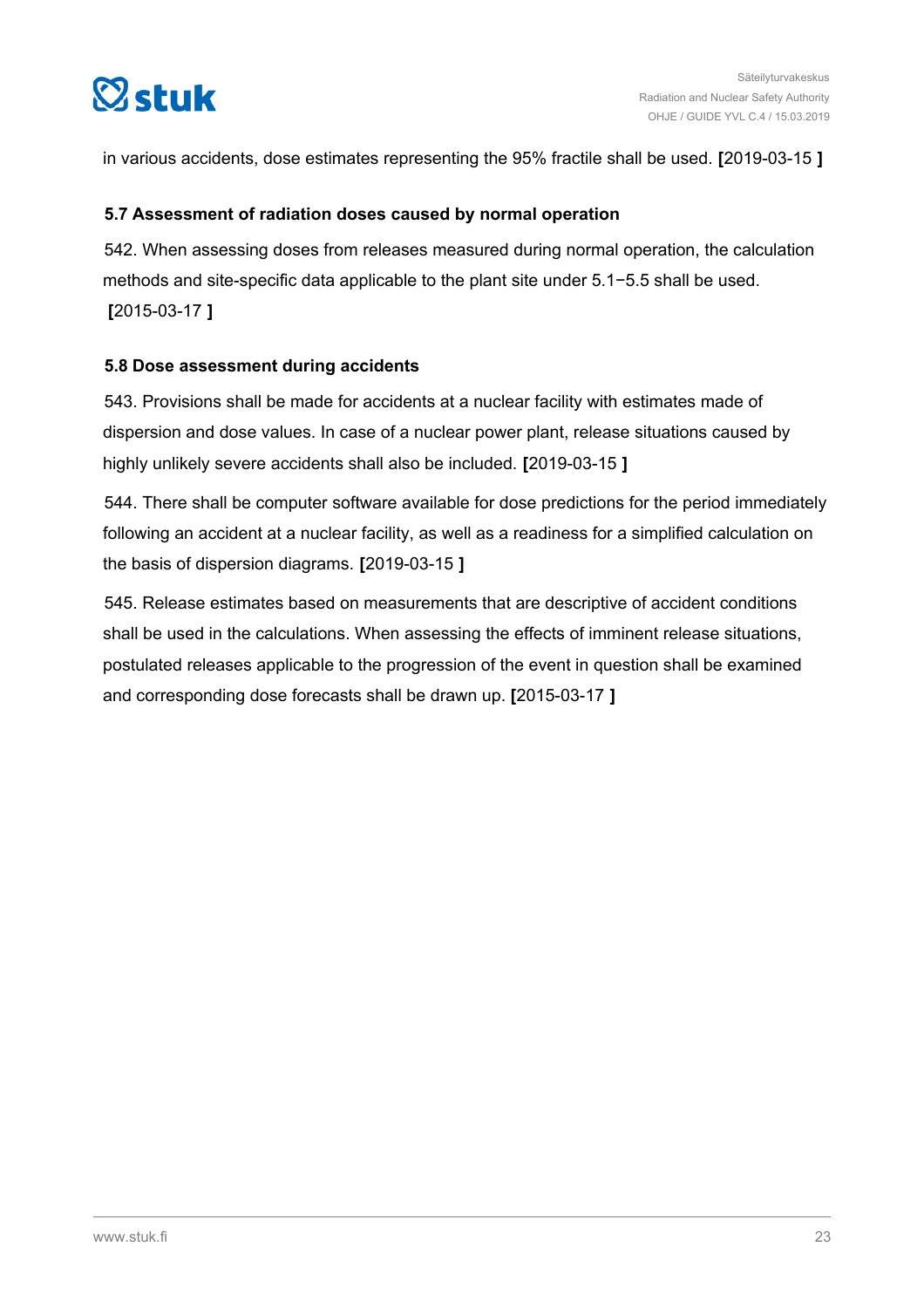<span id="page-23-0"></span>

### **6 Documents to be submitted to STUK**

#### **6.1 Meteorological data and measurements**

601. The preliminary safety analysis report for a nuclear power plant shall present a description of the area's meteorological conditions, the mesoclimate and water areas. The description shall present the statistical distributions of wind direction and speed, atmospheric stability, the occurrence of precipitation and mixing height values during different seasons. **[**2015-03-17 **]**

602. Furthermore, the preliminary safety analysis report for a nuclear power plant shall include a plan for the meteorological measurements to be conducted at the plant site and in its vicinity. The justifications set out in the plans shall show that the objectives and requirements described in this Guide can be met using the system. The plan can also be presented as a topical report as part of the preliminary safety analysis report. **[**2015-03-17 **]**

603. A nuclear power plant's final safety analysis report shall contain an updated version of the data in the preliminary report on the area's meteorological conditions, the mesoclimate and water areas. **[**2015-03-17 **]**

604. The final safety analysis report shall also contain a description of the meteorological conditions in the area, on the basis of measurements taken during a period of at least three years and other available data. The data contained in the safety analysis report shall be complemented at regular intervals on the basis of meteorological measurements carried out in the vicinity of the nuclear power plant. **[**2015-03-17 **]**

605. The final safety analysis report shall also contain a description of the meteorological measurements conducted at the plant site and in its vicinity, and their connection to the observation and data systems used by the authorities. **[**2015-03-17 **]**

606. The final safety analysis report shall present a reliable procedure for the transfer of meteorological measurement data for use by the on-site emergency organisation at the plant and STUK. **[**2015-03-17 **]**

607. The documents concerning the meteorological measurement system of a nuclear power plant shall be submitted to STUK in accordance with Guide YVL B.1. With regard to a nuclear power plant that is being operated, the pre-inspection documentation for any changes to the measurement system shall be submitted to STUK for information. **[**2015-03-17 **]**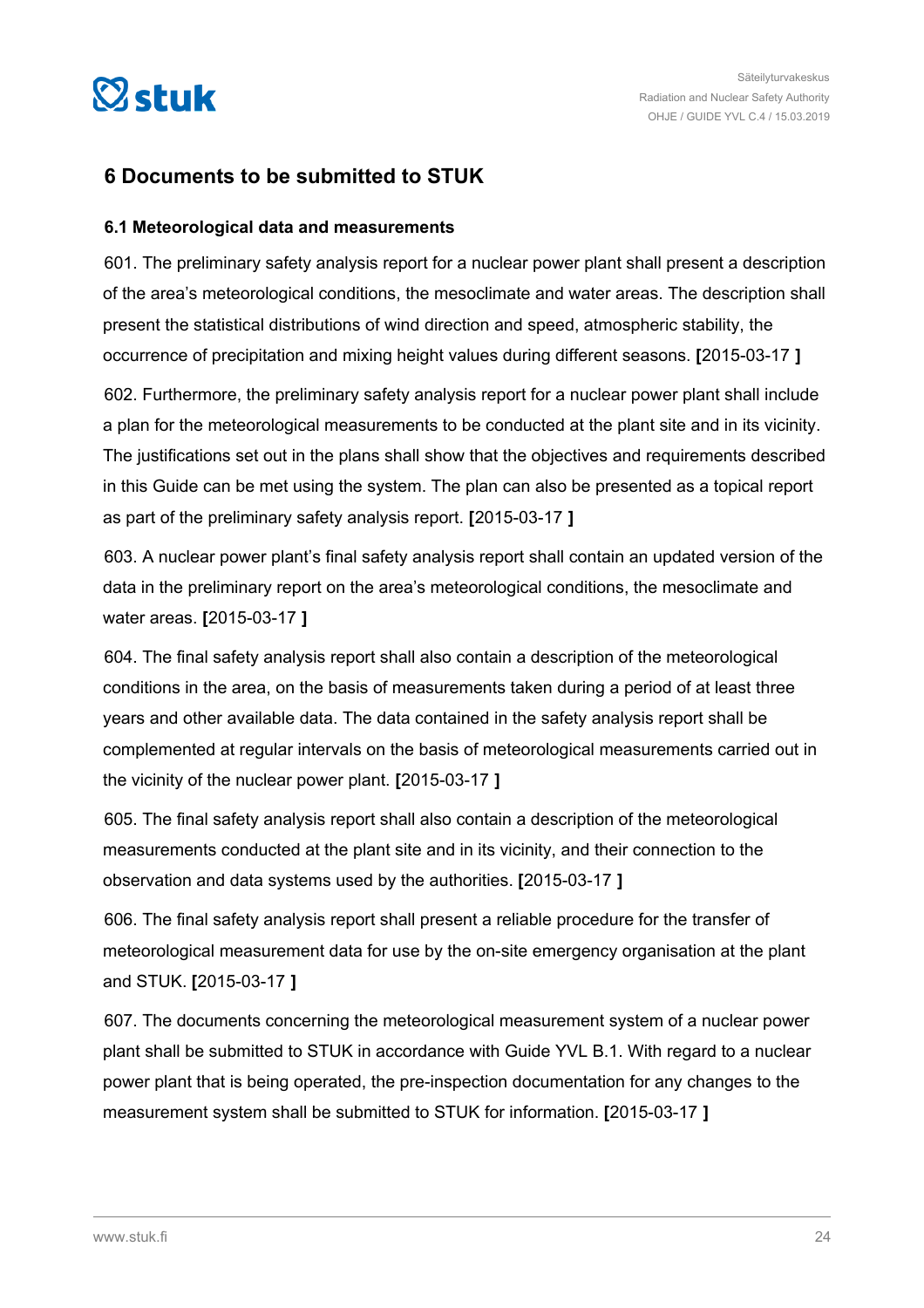<span id="page-24-0"></span>

### **6.2 Dispersion analyses**

608. When applying for a nuclear facility's construction or operating licence, and during its operation, STUK shall be provided, for approval, with descriptions of the methods used in assessing radioactive releases. The reports shall deal with the dispersion of airborne and waterborne radioactive substances and describe the methods used for defining atmospheric turbulence and stability class. They shall contain a description of how the models are qualified and their suitability for on-site conditions. **[**2015-03-17 **]**

#### **6.3 Radiation dose assessment**

609. When applying for a decision-in-principle in respect of a nuclear facility, descriptions of the facility options in question shall be submitted to STUK. For each facility option, a summary of the safety analyses shall be presented, including analyses of environmental radiation doses in a worst case scenario accident. **[**2015-03-17 **]**

610. When applying for a nuclear facility's construction licence, STUK shall be provided, for approval, with descriptions of the methods used in assessing radioactive doses to the population in the immediate area of the nuclear facility at the design stage. The results of the analyses shall be submitted to STUK for approval in accordance with Guide YVL B.3. **[**2015-03-17 **]**

611. When applying for a nuclear facility's operating licence, and during its operation, STUK shall be provided, for approval, with descriptions of the calculation models used in assessing radioactive doses to the population in the immediate area of the nuclear facility. **[**2015-03-17 **]**

612. The descriptions of the assessment of radiation doses in a nuclear facility's construction and operating licence applications shall state the parameter values used in the calculations. The descriptions shall also state how the validity (qualification) of the models and applicability of the calculation parameters for the conditions in the plant site's environment have been assured. The choice of the representative person used in the dose calculations shall also be justified. **[**2019-03-15 **]**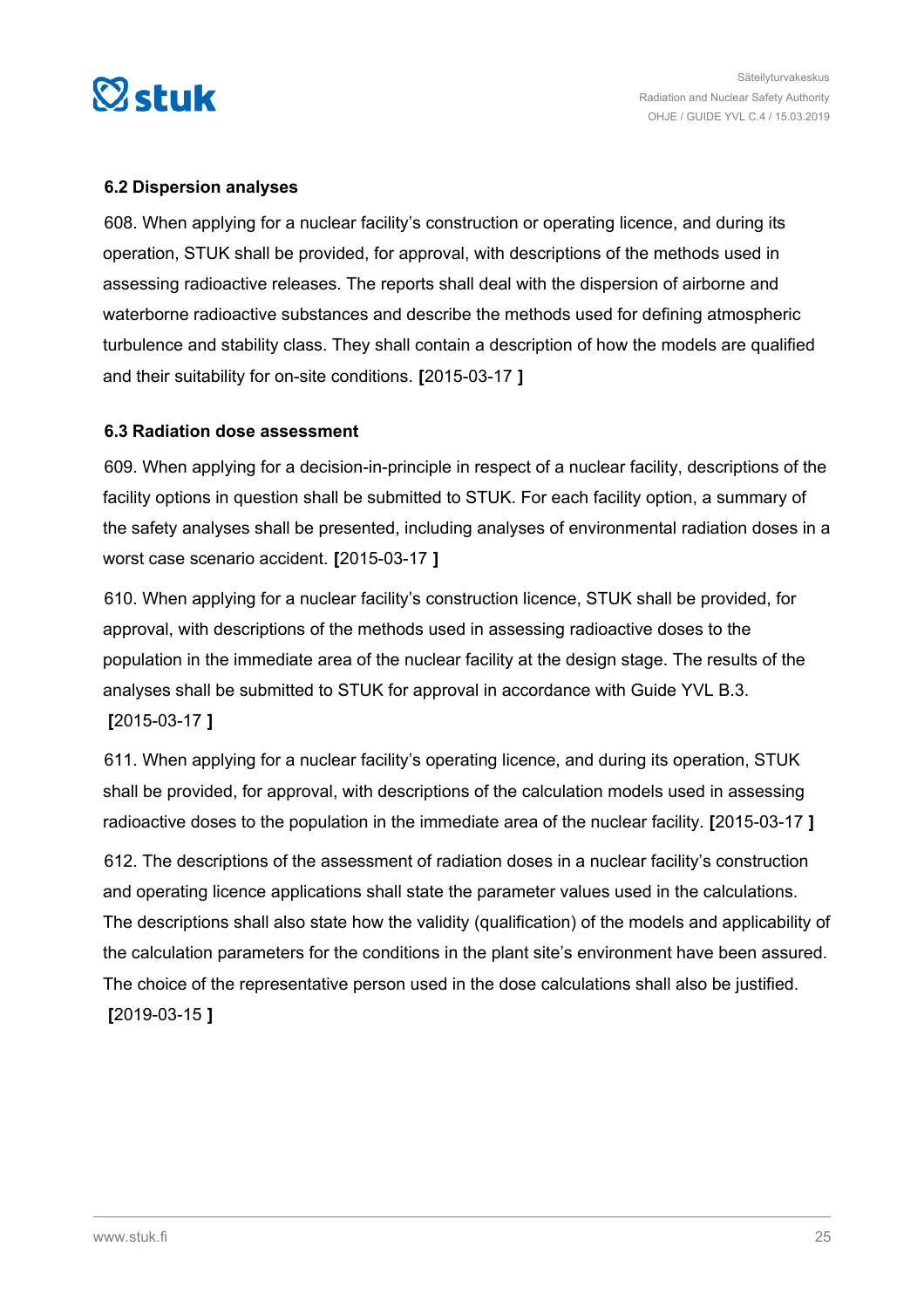<span id="page-25-0"></span>

### **7 Regulatory oversight by the Radiation and Nuclear Safety Authority**

701. The contact authority for the environmental impact assessment for nuclear facilities is the Ministry of Employment and the Economy. STUK issues a statement on the environmental impact programme and report for a new nuclear facility. The statement focuses attention on radioactive releases caused by the nuclear facility and radiation exposure to the population during operation and in the event of an accident. **[**2015-03-17 **]**

702. STUK compiles a preliminary safety assessment for the nuclear facility's application for a decision-in-principle; it assesses the safety analyses for the proposed plant option, including the analysis of the environmental radiation doses caused by the worst case scenario accident. **[**2015-03-17 **]**

703. STUK inspects the plans for meteorological measurements on site and close to the plant when processing the construction licence application for a nuclear power plant. When processing the operating licence application, STUK checks the documents relating to the meteorological measuring system for the plant as part of the final safety analysis report. For this, STUK may use the expertise of other authorities, such as the Finnish Meteorological Institute and the Finnish Environment Institute. **[**2015-03-17 **]**

704. STUK assesses the reports on the area's meteorological conditions, the mesoclimate and water areas in connection with the checking of the preliminary and final safety analysis reports. For this, STUK may also use the expertise of other authorities. **[**2015-03-17 **]**

705. STUK assesses the analyses of the dispersion of radioactive substances and the doses they give rise to in connection with the checking of the preliminary and final safety analysis reports. **[**2015-03-17 **]**

706. During its supervision of the construction and operation of the nuclear facility, STUK inspects the functionality of the dispersion and dose calculation methods intended for accident conditions and their maintenance at the plant site. **[**2015-03-17 **]**

707. During its supervision of the nuclear power plant's operation, STUK inspects the use and maintenance of the weather measurement system at the plant site. **[**2015-03-17 **]**

708. STUK inspects the validity of the dispersion and dose analyses during the periodic safety assessment of the nuclear power plant. **[**2015-03-17 **]**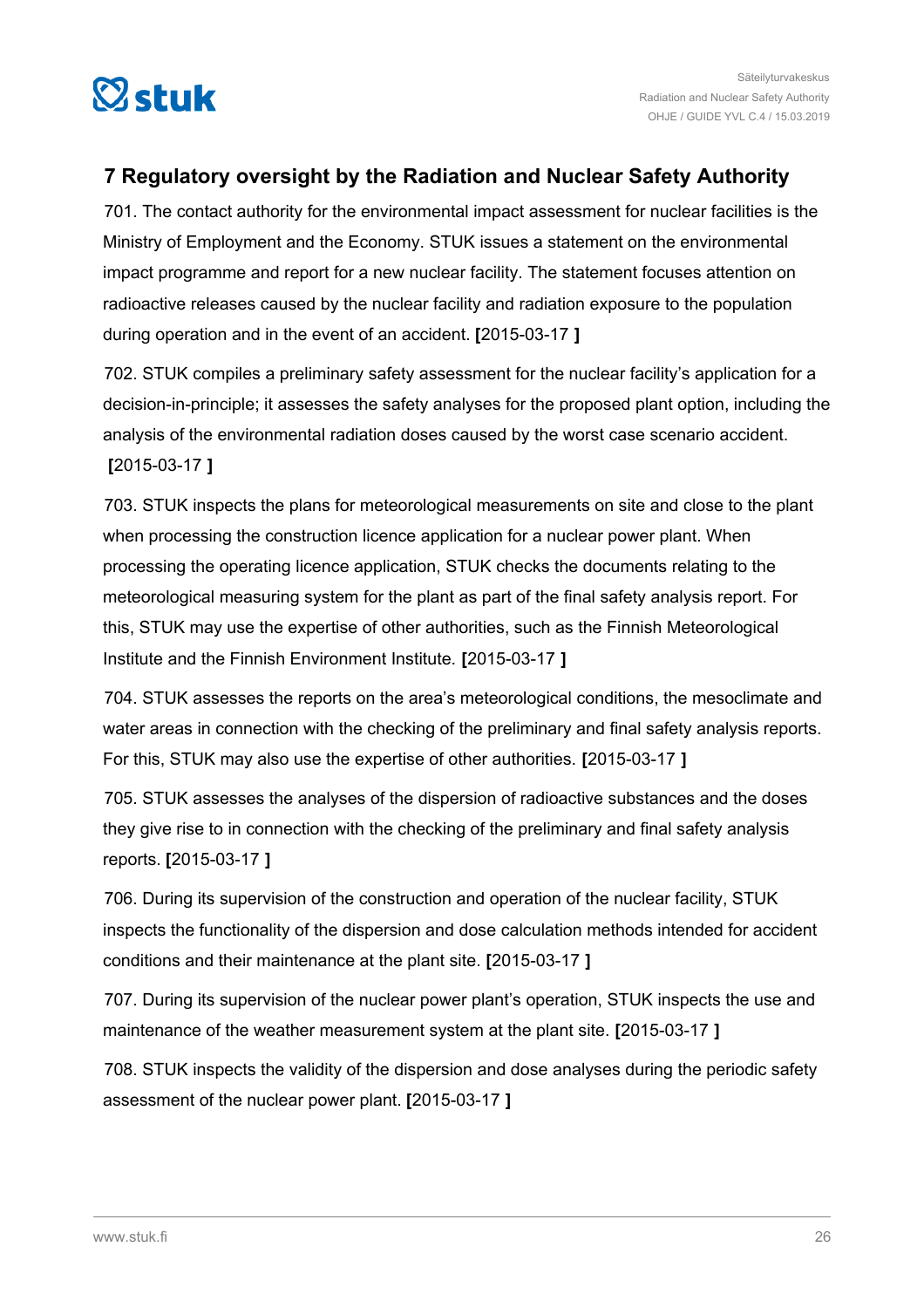<span id="page-26-0"></span>

### **8 Appendix A Examples of sounding meteorological measuring equipment**

### **8.1 Doppler systems**

A01. The Doppler Sodar system is an acoustic measurement system with a minimum of three sound sources in different measuring directions. In each direction, the air velocity in the measuring beam direction is determined with the aid of the Doppler phenomenon. Combining measurements conducted in different directions, the system determines the wind components of the mixing layer at intervals of at least 50 metres in the vertical direction, up to the highest possible height in each weather situation. The wind direction and speed, deviation of the wind direction as well as the deviation parameters and the height of the potential inversion layer, necessary for dispersion calculations, are determined on the basis of the measurement results. **[**2019-03-15 **]**

A02. The Lidar system is an optical remote sensing device that uses a laser beam and measures the distance of an object by pulsing the laser beam and recording the travel time of pulse return. **[**2019-03-15 **]**

A03. The wind scanner is a radar set operating in the VHF or UHF range in which the measuring beam is usually formed by a phased antenna field. While measuring, the air velocity in the beam direction is determined by means of the Doppler phenomenon. Combining measurements conducted vertically and in at least three oblique directions, the wind scanner determines the wind components of the mixing layer at intervals of at least 100 metres, up to the highest possible height in each weather situation. The wind direction and speed, deviation of the wind direction and the deviation parameters necessary for dispersion calculations are determined on the basis of the measurement results. **[**2019-03-15 **]**

A04. The wind scanner can be fitted with an RASS (Radio Acoustic Sounding System). The propagation of the acoustic pulse transmitted by the RASS is monitored by the wind scanner, thus determining the velocity of propagation at different heights. The temperature profile and the height of the potential inversion layer are established in this manner. **[**2019-03-15 **]**

A05. The weather radar is a radar set operating in the GHz range (5.6 GHz in Finland) that is fitted with a fully steerable parabolic antenna. While measuring, the scanner rotates at a steady speed in the horizontal direction (round the vertical axis) and the measurement is repeated at several elevation angles. The three-dimensional wind field and the precipitation (mm/h) are determined at intervals of 200 metres on the basis of the measurement results. In the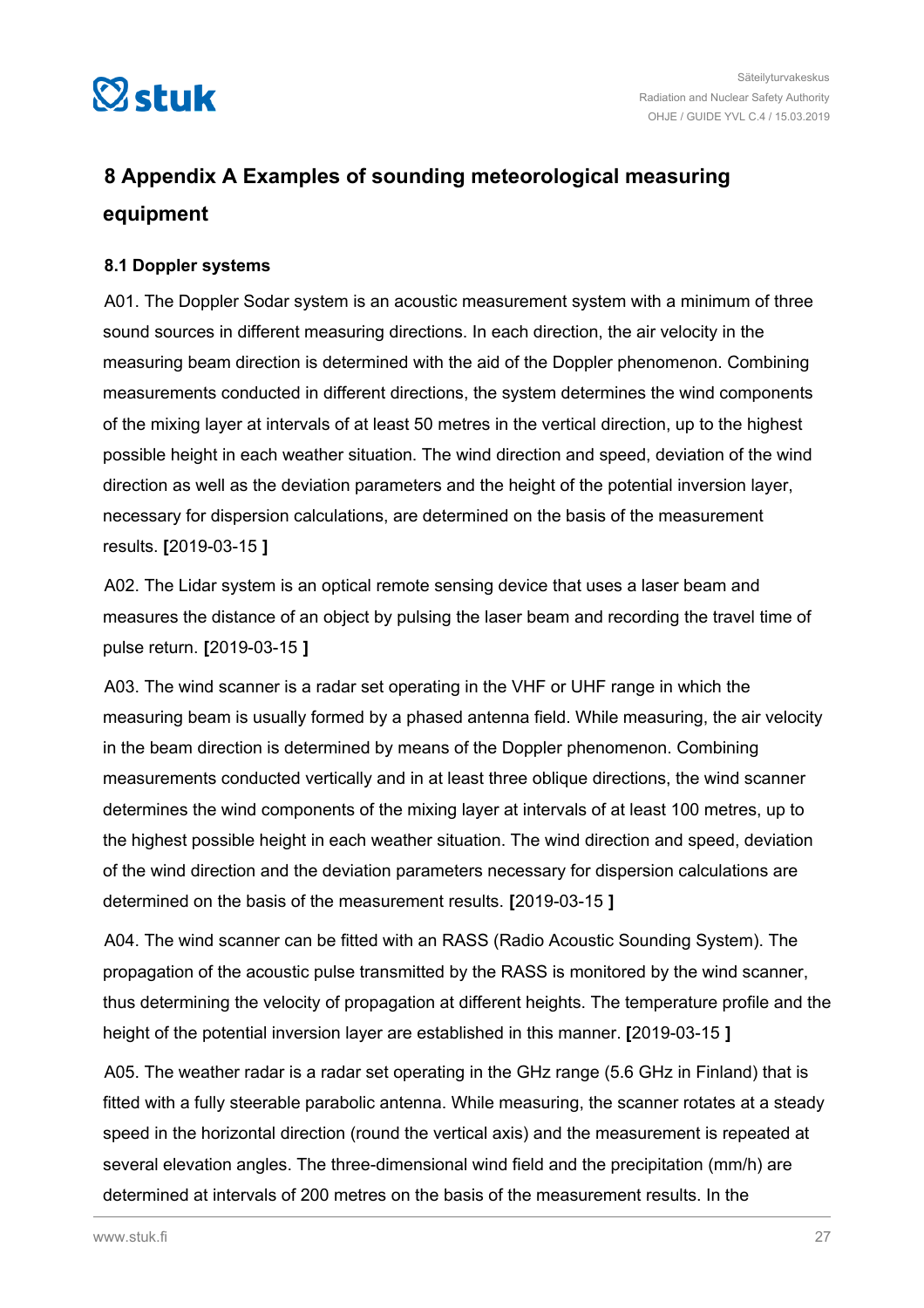

summertime, the wind profile of the mixing layer is obtained even in dry weather, but in general the determination of the wind profile requires rainy weather. **[**2019-03-15 **]**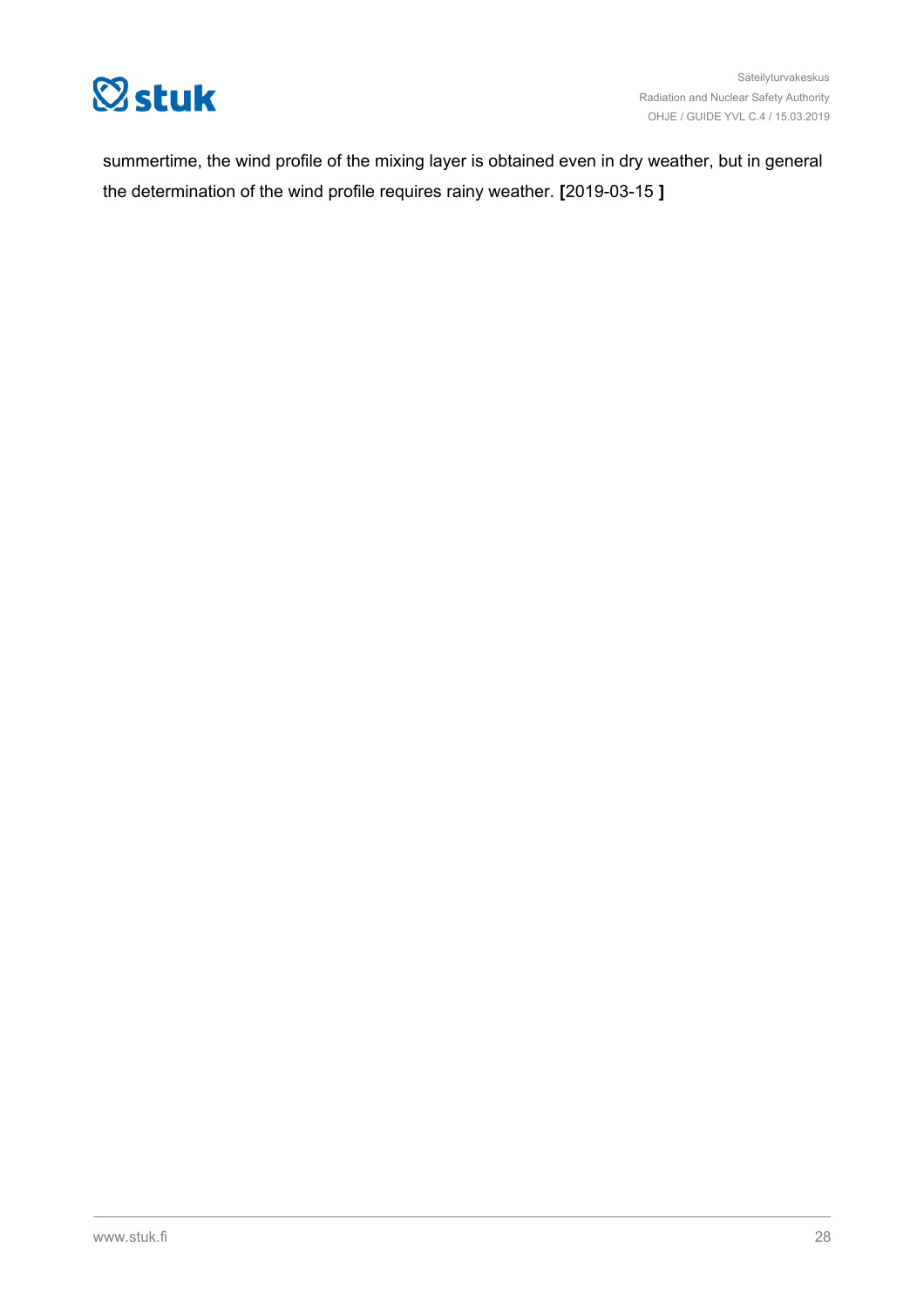<span id="page-28-0"></span>

### **9 Appendix B Requirements for meteorological measurements**

B01. The requirements to be set for the measuring instruments depend on the system applied. The following define the accuracy requirements for the measuring instruments on a weather mast under laboratory conditions:

Wind speed:

±0.2 m/s at wind speeds of less than 2 m/s (lowest detection limit of the measurement 0.4 m/s) ±5% at wind speeds higher than 2 m/s

Wind direction:  $+5^\circ$ 

Temperature: ±0.15 °C

Temperature difference: ±0.2 °C/100 m

Precipitation: ±0.2 mm

Time of precipitation: ±5 min

Air pressure: ±0.3 hPa (mbar)

Relative humidity:

±5% **[**2015-03-17 **]**

B02. When using turbulence measurement, the required time resolution of the measuring sensor is less than 0.5 seconds (the wind direction and speed are defined at the above accuracies). **[**2015-03-17 **]**

B03. The structures of the weather mast shall withstand a maximum load caused by the extremely exceptional wind and freezing conditions (there is a 95% probability that the frequency of occurrence is as high as or higher than the statistically calculated load once in a hundred years). **[**2015-03-17 **]**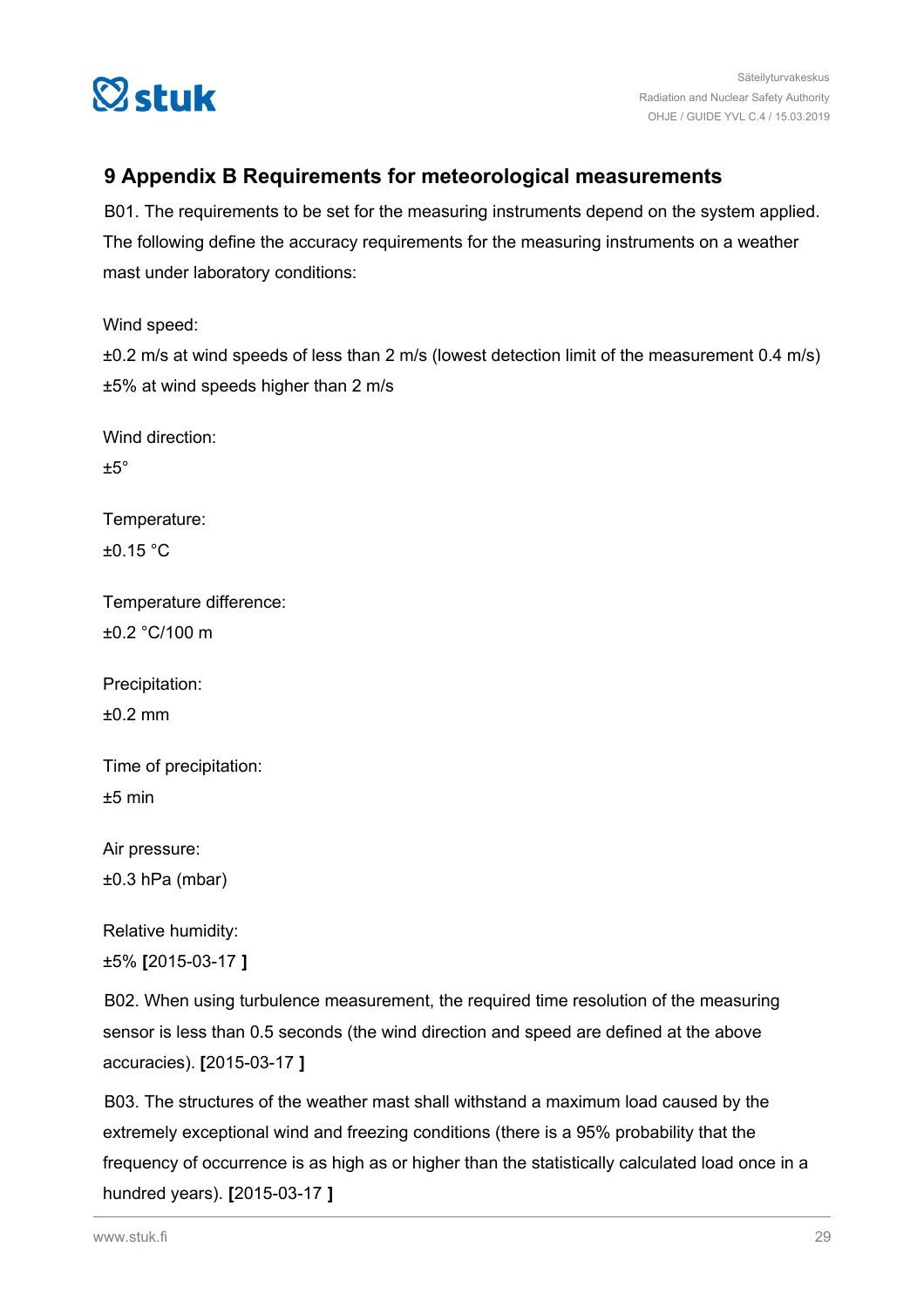<span id="page-29-0"></span>

### **10 Appendix C Exposure pathways examined in dose calculation**

### **analyses**

C01. Exposure pathways to be considered in analyses of atmospheric discharges. Table.

| <b>External exposure</b>                                                                                                                                                                                 |                        |  |  |  |  |
|----------------------------------------------------------------------------------------------------------------------------------------------------------------------------------------------------------|------------------------|--|--|--|--|
| Direct and scattered radiation from onsite radiation sources and<br>transportation                                                                                                                       | N, O, VL, VP           |  |  |  |  |
| Radioactive substances in a release plume                                                                                                                                                                | <b>N, O, VL</b>        |  |  |  |  |
| Radioactive substances deposited on the ground                                                                                                                                                           | N, O, VL, VP           |  |  |  |  |
| Radioactive substances deposited on bare skin, hair or clothing                                                                                                                                          | $O1$ . VL <sup>1</sup> |  |  |  |  |
| Radioactive substances resuspended into the air                                                                                                                                                          | $O1$ , VP <sup>1</sup> |  |  |  |  |
| Internal exposure                                                                                                                                                                                        |                        |  |  |  |  |
| Inhalation of radioactive substances in a release plume                                                                                                                                                  | N, O, VL               |  |  |  |  |
| Ingestion of plants and products occurring in the wild that contain<br>radioactive substances originating in deposition                                                                                  | N, O, VP               |  |  |  |  |
| Ingestion of contaminated milk, meat and game                                                                                                                                                            | N, O, VP               |  |  |  |  |
| Radioactive substances directly deposited on surface waters or<br>subsequently filtering from drainage areas in case the water is used for<br>drinking or in case aquatic plants or animals are ingested | $O^2$ , $VP^2$         |  |  |  |  |
| Inhalation of radioactive substances transported into the air through<br>resuspension                                                                                                                    | VP <sup>1</sup>        |  |  |  |  |

N = Normal operation

- O = Operational occurrences and accidents
- VL = Emergencies, short term
- VP = Emergencies, long term
- 1 not normally significant
- 2 may be significant in single doses

**[**2015-03-17 **]**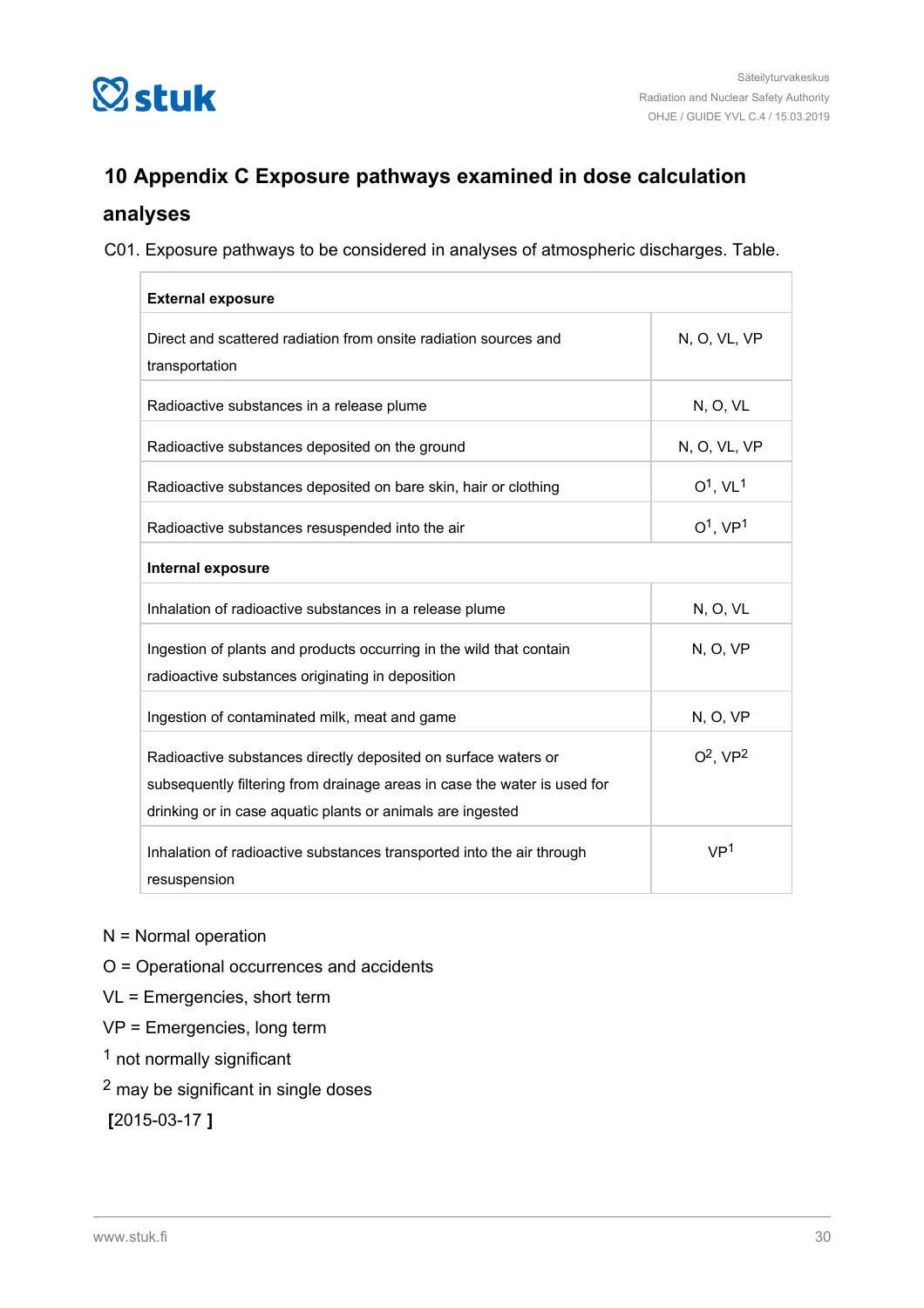

### C02. Exposure pathways to be considered in analyses of aquatic discharges. Table.

| <b>External exposure</b>                                                                                                                                         |                |  |  |  |  |
|------------------------------------------------------------------------------------------------------------------------------------------------------------------|----------------|--|--|--|--|
| Radioactive substances accumulated on shorelines                                                                                                                 | N, O           |  |  |  |  |
| Radioactive substances in water during boating or swimming activities                                                                                            | N <sup>1</sup> |  |  |  |  |
| Internal exposure                                                                                                                                                |                |  |  |  |  |
| Radioactive substances in fish                                                                                                                                   | N, O           |  |  |  |  |
| Inhalation; via resuspension from substances accumulated on shorelines or<br>via oversplash from a receiving body of water                                       | N <sup>1</sup> |  |  |  |  |
| Radioactive substances in drinking water in case water from a receiving<br>body of water is used for drinking                                                    | N <sup>1</sup> |  |  |  |  |
| Contamination of foodstuffs in consequence of the potential use of water<br>from a receiving body of water for drinking water for cattle and for irrigation      | N <sup>1</sup> |  |  |  |  |
| Contamination of pastures or arable land as well as their produce through<br>oversplash from a receiving body of water, or through other ways of<br>accumulation | N <sup>1</sup> |  |  |  |  |

### N Normal operation

O Operational occurrences and accidents

1 not normally significant **[**2015-03-17 **]**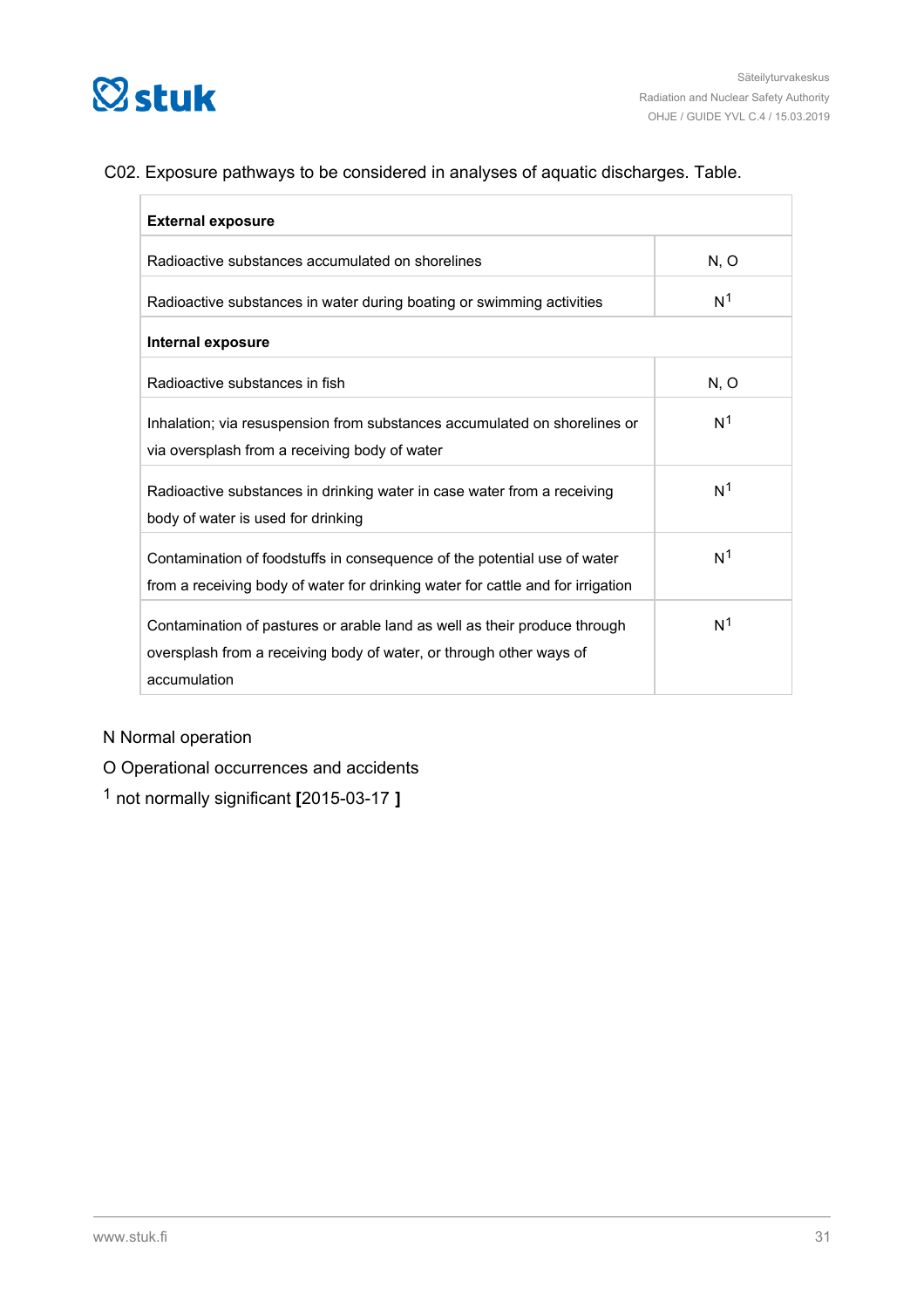<span id="page-31-0"></span>

### **11 References**

1. Nuclear Energy Act (990/1987). **[**2015-03-17 **]**

2. Nuclear Energy Decree (161/1988). **[**2015-03-17 **]**

3. Radiation and Nuclear Safety Authority Regulation on the Safety of a Nuclear Power Plant (STUK Y/1/2018). **[**2019-03-15 **]**

4. Radiation and Nuclear Safety Authority Regulation on the Emergency Arrangements of a Nuclear Power Plant (STUK Y/2/2018). **[**2019-03-15 **]**

5. Radiation and Nuclear Safety Authority Regulation on the Safety of Disposal of Nuclear Waste (STUK Y/4/2018). **[**2019-03-15 **]**

6. Radiation Act (859/2018). **[**2019-03-15 **]**

7. Government Decree on Ionising Radiation (1034/2018). **[**2019-03-15 **]**

8. Act on the Environmental Impact Assessment Procedure (252/2017). **[**2019-03-15 **]**

9. Government Decree on the Environmental Impact Assessment Procedure (277/2017). **[**2019-03-15 **]**

10. ICRP 101a. Assessing dose of the Representative Person for the Purpose of Radiation Protection of the Public and The Optimisation of radiological protection. ICRP Publication 101, Annals of the ICRP 2006; 36 (3). **[**2015-03-17 **]**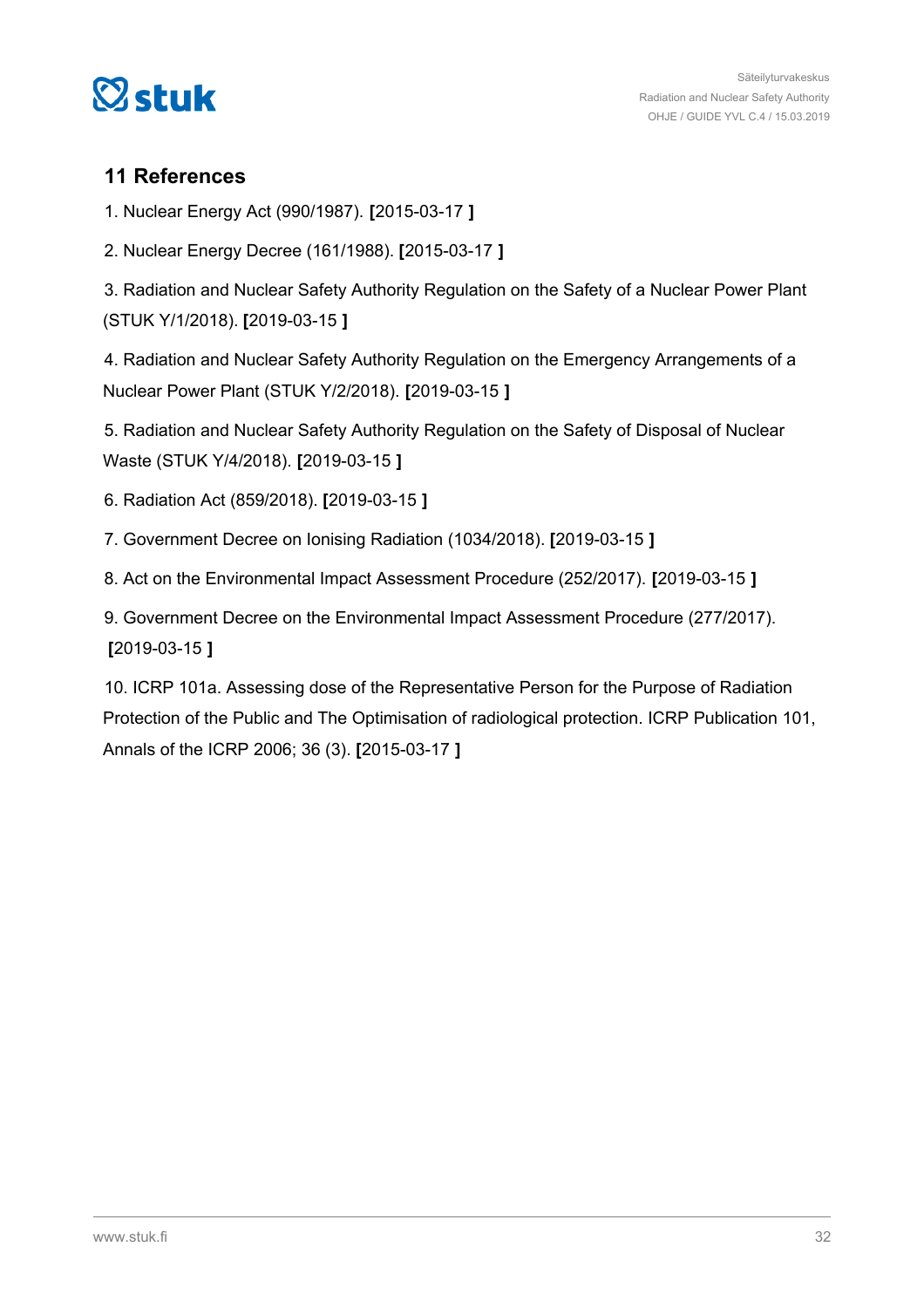

# **Definitions**

### **Committed dose**

Committed dose shall refer to the radiation dose caused by the intake of a radioactive substance on one occasion within a certain period. The integration time is 50 years for adults and up to the age of 70 years for children.

### **Dose limit**

Dose limit shall refer to the radiation dose arising from ionizing radiation which may not be exceeded during a specific period of time. (Radiation Act 859/2018)

### **Dose constraint**

Dose constraint shall refer to a constraint on the individual radiation dose of a person other than a patient arising from ionizing radiation during a specific period of time, used to optimize radiation protection in radiation practices. (Radiation Act 859/2018)

### **Representative person**

Representative person shall refer to an individual in the population group most highly exposed to a given radiation source, whose radiation dose represents the doses received by such a population group (ICRP Publication 101). The term is equivalent to, and replaces, the previous term 'average member of the critical group'.

### **Effective dose**

Effective dose shall refer to the weighted sum of the equivalent doses in tissues and organs exposed to radiation, where equivalent dose denotes the product of the mean energy imparted by radiation to tissue or to an organ, per unit mass, and a weighting factor specified for the radiation. Effective dose is presented as a formula in the Government Decree on Ionising Radiation (1034/2018).

#### **System**

System shall refer to a combination of components and structures that performs a specific function.

### **Validation**

Validation shall refer to confirmation, through the provision of objective evidence, that the requirements for a specific intended use or application have been fulfilled. (ISO 9000)

### **Collective dose**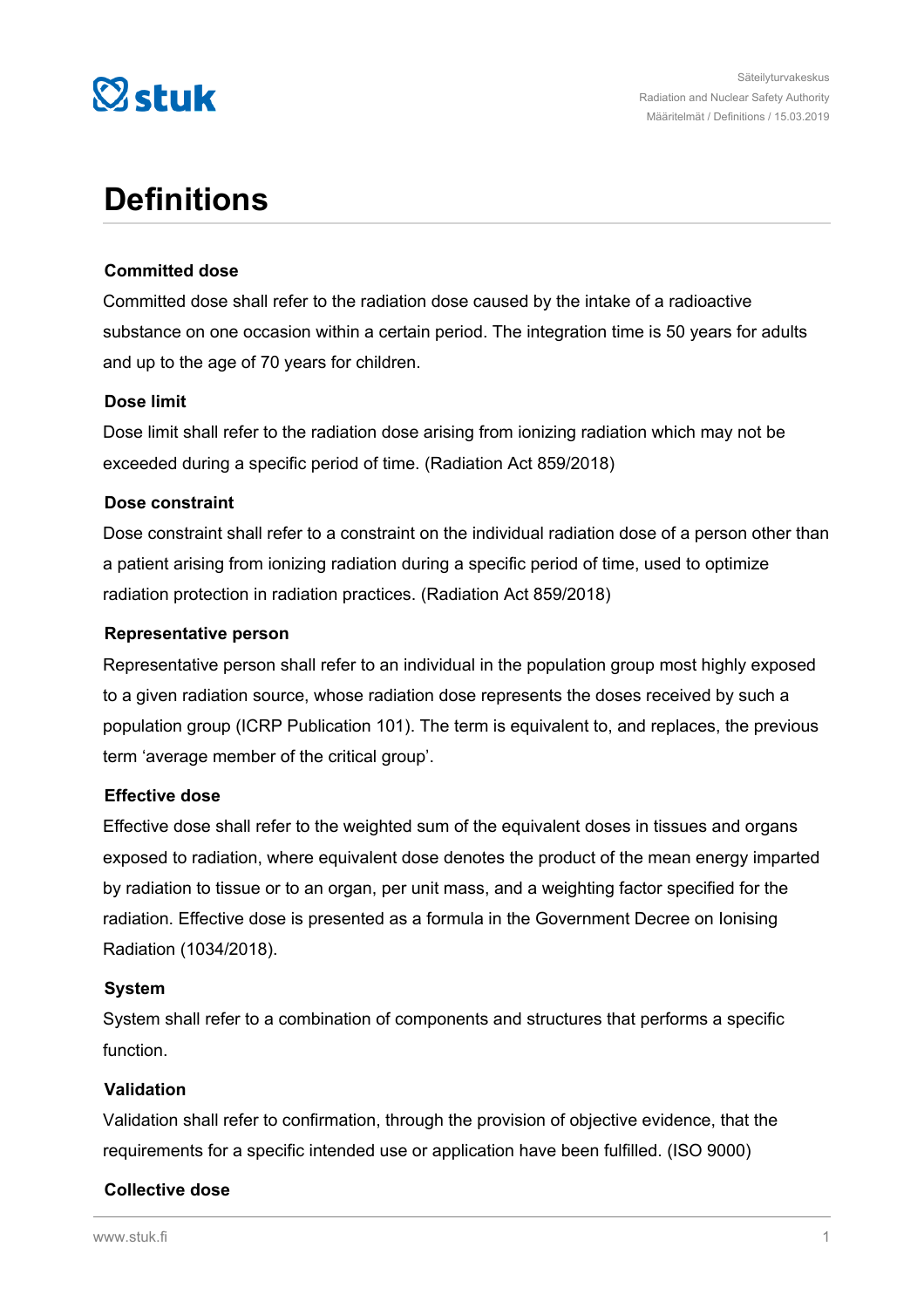

Collective dose shall refer to the sum of the effective radiation doses in a given period of time by individuals exposed to radiation.

### **Licensee**

Licensee shall refer to the holder of a licence entitling to the use of nuclear energy. (Nuclear Energy Act 990/1987)

### **Normal operating conditions**

Normal operating conditions shall refer to the planned operation of a nuclear facility according to the operating procedures. Normal operating conditions also include testing, plant start-up and shutdown, maintenance and the replacement of nuclear fuel. (STUK Y/1/2018) YVL Guides also use the term normal operation, which means the same as normal operating conditions.

### **Anticipated operational occurrence**

Anticipated operational occurrence shall refer to such a deviation from normal operation that can be expected to occur once or several times during any period of a hundred operating years. (Nuclear Energy Decree 161/1988)

### **Postulated accident**

Postulated accident shall refer to a deviation from normal operation which is assumed to occur less frequently than once over a span of one hundred operating years, excluding design extension conditions; and which the nuclear facility is required to withstand without sustaining severe fuel failure, even if individual components of systems important to safety are rendered out of operation due to servicing or faults. Postulated accidents are grouped into two classes on the basis of the frequency of their initiating events: a) Class 1 postulated accidents, which can be assumed to occur less frequently than once over a span of one hundred operating years, but at least once over a span of one thousand operating years; b) Class 2 postulated accidents, which can be assumed to occur less frequently than once during any one thousand operating years. (Nuclear Energy Decree 161/1988)

### **Design extension condition**

Design extension condition shall refer to:

a. an accident where an anticipated operational occurrence or class 1 postulated accident involves a common cause failure in a system required to execute a safety function;

b. an accident caused by a combination of failures identified as significant on the basis of a probabilistic risk assessment; or

c. an accident caused by a rare external event and which the facility is required to withstand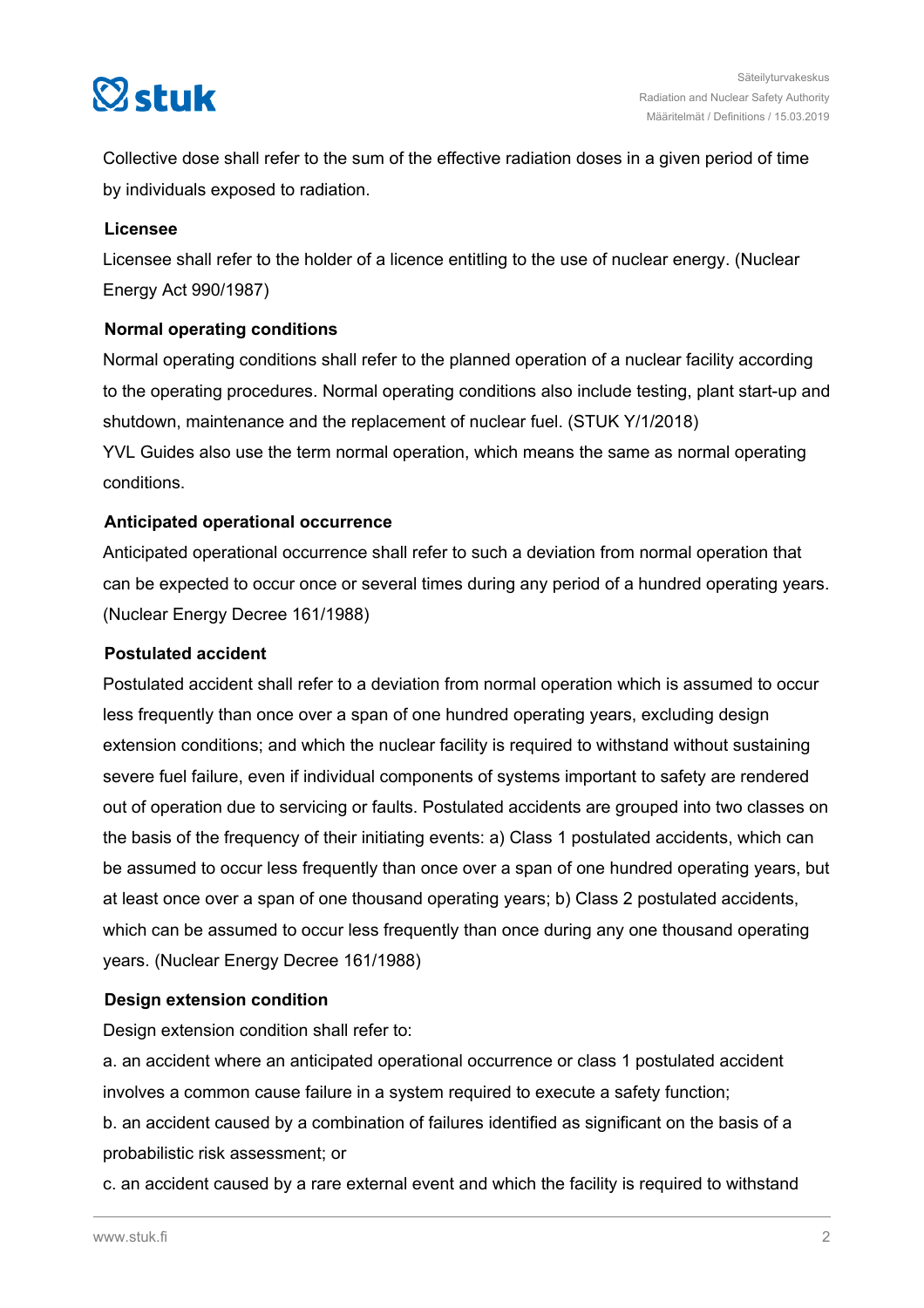

without severe fuel failure. (Government Decree 717/2013)

### **Accident**

Accident shall refer to postulated accidents, design extension conditions and severe accidents. (Nuclear Energy Decree 161/1988)

### **Verification**

Verification shall refer to confirmation, through the provision of objective evidence, that set requirements have been fulfilled.

### **External events**

External events shall refer to exceptional situations or incidents occurring in the vicinity of a nuclear facility that could have a detrimental effect on the safety or operation of the plant.

### **Severe accident**

Severe accident shall refer to an accident in which a considerable part of the fuel in a reactor or the spent fuel in a fuel pool or storage loses its original structure. (Nuclear Energy Decree 161/1988)

#### **Severe reactor accident**

Severe reactor accident shall refer to an accident in which a considerable part of the fuel in a reactor loses its original structure. (STUK Y/1/2018)

#### **Emergency situation**

Emergency situation shall refer to an accident or event during which the nuclear power plant's safety has deteriorated or is in the danger of deteriorating or requires enhanced preparedness to act in order to ensure plant safety; emergency situations are classified on the basis of their severity and controllability as follows:

- an alert is a situation where the safety level of a nuclear power plant needs to be ensured in an exceptional situation.
- a site area emergency is a situation during which the nuclear power plant's safety deteriorates or is in the danger of deteriorating significantly.
- a general emergency is a situation during which there is danger of radioactive substance releases that may require protective measures in the vicinity of the nuclear power plant.

### (STUK Regulation Y/2/2018)

### **Emergency planning zone**

### Emergency planning zone shall refer to an area extending to a distance of approximately 20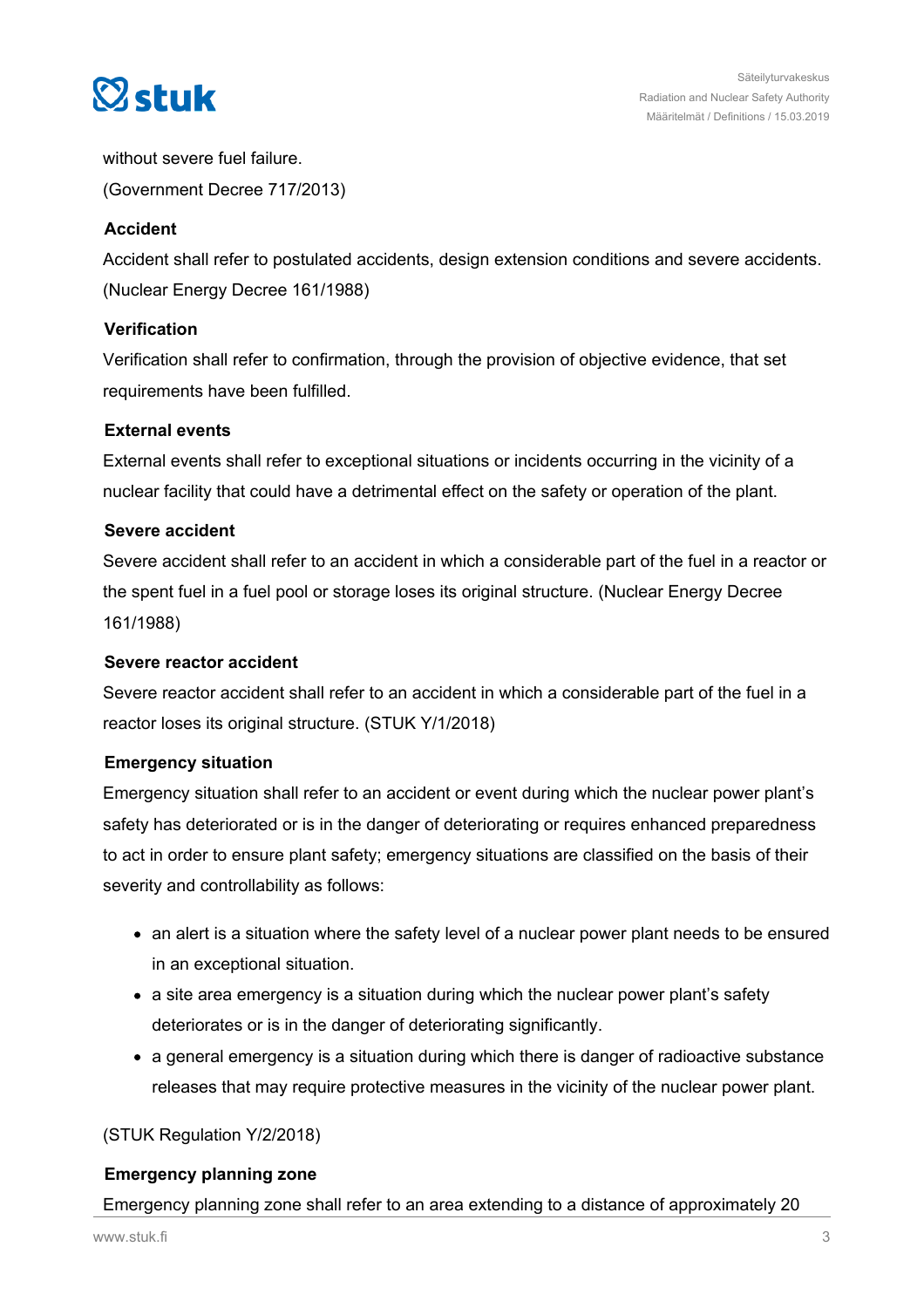

kilometres from the nuclear power plant and for which authorities shall draft an external rescue plan referred to in Section 48(1)(1) of the Rescue Act (379/2011). (STUK Y/2/2018)

### **Failure criterion (N+1)**

(N+1) failure criterion shall mean the same as the single failure criterion. Single failure criterion (N+1) shall mean that it must be possible to perform a safety function even if any single component designed for the function fails.

### **Site area**

Site area shall refer to an area in use by nuclear power plant units and other nuclear facilities in the same area, and to the surrounding area, where movement and stay are restricted by the Decree of the Ministry of the Interior issued under Chapter 9, Section 8 of the Police Act (872/2011). (STUK Y/2/2018)

### **Annual dose**

Annual dose shall refer to the sum of the effective dose arising from external radiation within the period of one year, and of the committed effective dose from the intake of radioactive substances within the same period of time. (Nuclear Energy Decree 161/1988)

### **Nuclear facility**

Nuclear facility shall refer to the facilities used for the generation of nuclear energy, including research reactors, facilities for the large-scale disposal of nuclear waste, and facilities for the large-scale production, use, processing or storage of nuclear material and nuclear waste. However, nuclear facility shall not refer to:

a) mines or ore processing plants intended for the production of uranium or thorium, or premises and locations including their precincts where nuclear wastes from such facilities are stored or deposited for final disposal; or

b) facilities and premises that have been permanently closed and where nuclear waste has been disposed in a manner approved as permanent by the Radiation and Nuclear Safety Authority; or

c) premises or parts of a nuclear facility that have been decommissioned in a manner approved by the Radiation and Nuclear Safety Authority. (Nuclear Energy Act 990/1987)

#### **Nuclear power plant**

Nuclear power plant shall refer to a nuclear facility for the purpose of electricity or heat production, equipped with a nuclear reactor, or a complex consisting of nuclear power plant units and other related nuclear facilities located at the same plant site. (Nuclear Energy Act 990/1987).